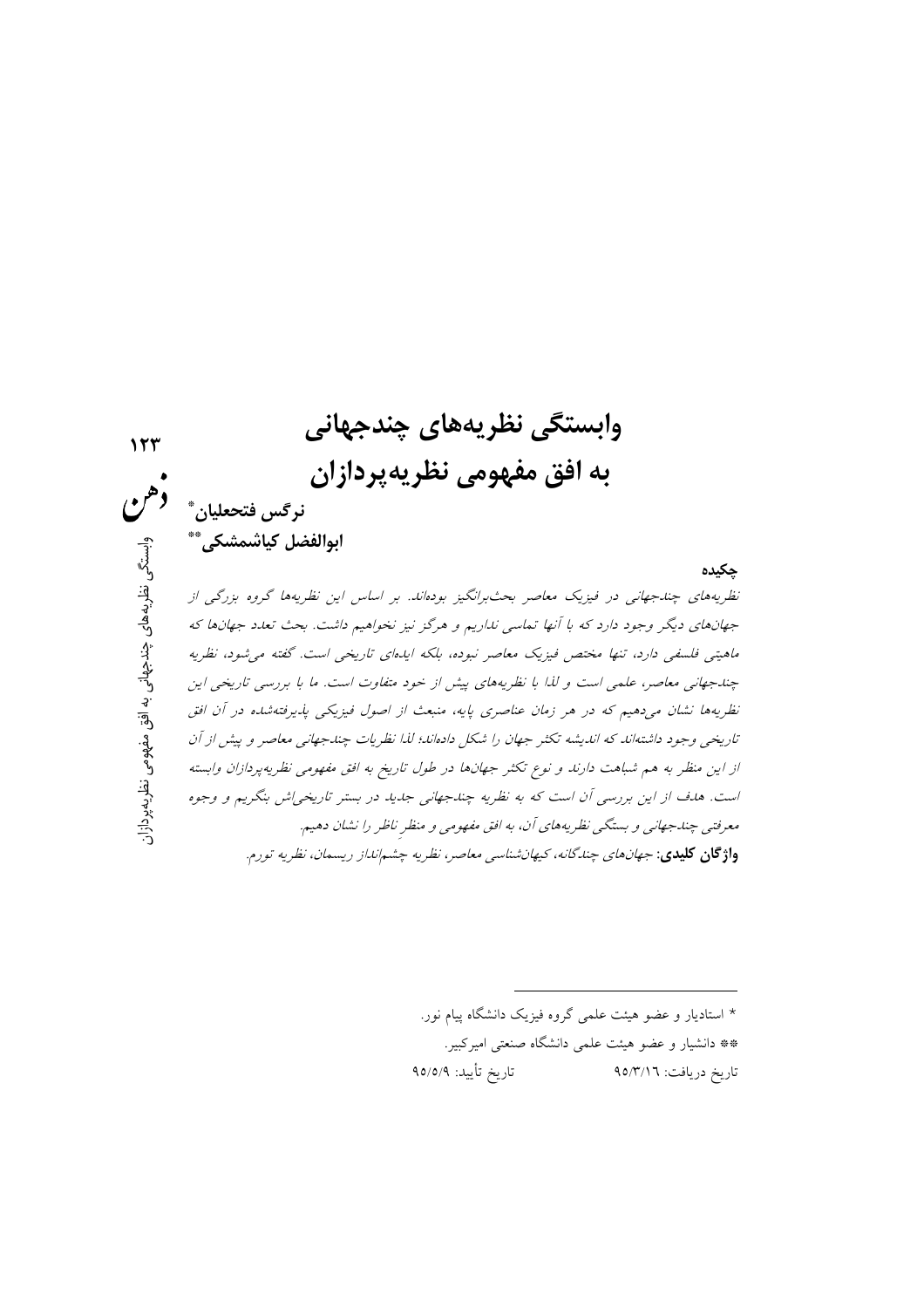اميرسيونيستها مي<انستند قوه بنياني انسان يک دستگاه فوقالعاده است. کافي است اشارت درستی به آن بدهید تا تمامی شکل را به گونهای که از هستی آن شناخت دارد، برای شما ایجاد کند؛ ولی تماشاگر باید بداند، چگونه به چنین تابلوهایی بنگرد. افرادی که برای نخستین بار از نمایشگاه امیرسیونیستها دیدن می کردند، بیش از اندازه به تابلوها نزدیک می شدند و بنابراین چیزی جز یک مشت حرکتهای سرسری قلمهو نمی دیدند و به همین دلیل نقاشان را دیوانه می پنداشتند ... در اینجا هم باز دانش پیشین آنها از اینکه چه چيز بايد به انسان «متعلق» باشد، در تشخيص شان درباره أنچه واقعاً به چشمشان مي آمد، دخالت مي كرد» (كامبريج، ١٩٩٨، ص ٥١١).

در دهههای اخیر نظریههای علمیای که اصل موضوعه آنها وجود جهانهای متعددی به جز جهان ماست، رشد قابل توجهي داشتهاند. براساس اين نظريهها گروه بزرگي از جهانهای دیگر وجود دارد که با آنها تماسی نداریم و هرگز نخواهیم داشت. غالباً گفته می شود، چندجهانی معاصر علمی است و ازاین رو با نظریههای پیش از خود متفاوت است. در این مقاله، ابتدا نظریههای چندجهانی متولد در فیزیک معاصر را معرفی میکنیم، سپس به بررسی تاریخچه جهانها میپردازیم. آنگاه میبینیم که مفهوم در نظر گرفتهشده برای نظریههای «جهانها» در هر افق تاریخی چگونه به دانش مردم آن زمان از طبیعت و همچنین به پیشفرضهای فلسفی فیزیکِ اَن دوران وابسته است. هدف از این بررسی اَن است که وجوه معرفتی چندجهانی و بستگی نظریههای آن را، به ذهن و ساختارهای ذهنی و مفاهیم بشری هر زمان نشان دهیم و ببینیم که نظریههای چندجهانی که همواره تابع دانش انسانها بودهاند، چگونه تغییر کردهاند. در این مقاله به محدودیتهای نظری دیدگاههای علمی توجه میiماییم و توضیح میدهیم، چگونه شناخت ما از طبیعت همواره متأثر از پیشفررضها و بینش زمان0مان است و لذا جهانی که میشناسیم شامل شیوههایی است که برای شناخت آن به کار میبریم.

**۱. چندجهانی در فیزیک معاصر** 

دهن پاییز ۱۳۹۵/ شمارهٔ ۶۷٪ نرگس فتحطیان، ابوالفضل کیاشمشکو

125

مقدمه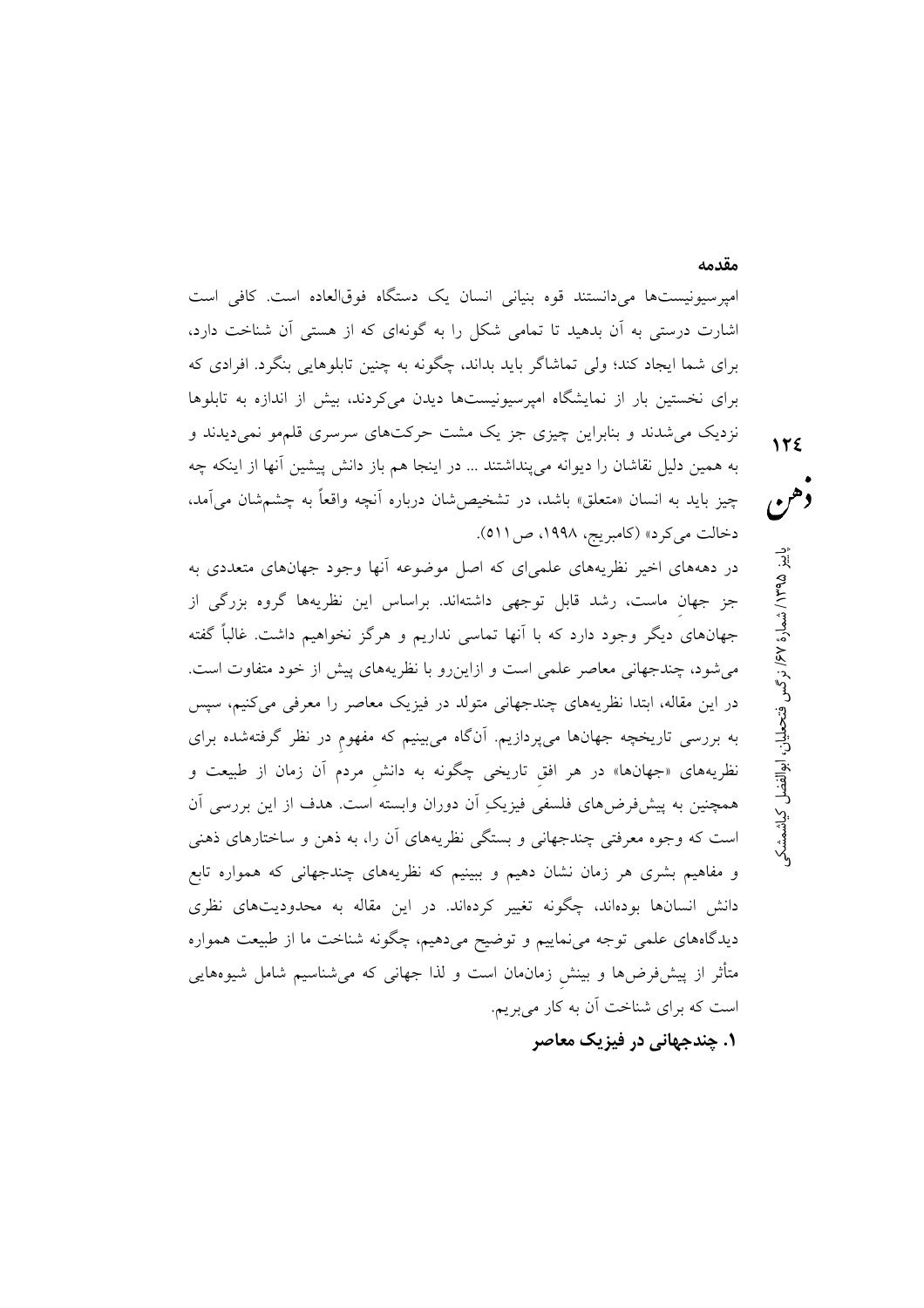نظریههایی از فیزیک معاصر که بستر تولد جدید چندجهانی بودهاند، شامل نظریه ریسمان در ذرات بنیادی، نظریه تورم در کیهانشناسی معاصر و نظریه مکانیک کوانتم– با تفسیر /ورت- و نظریه گرانش کوانتمی (معادله *ویلر- دویت*) است. در زیر بهطورمختصر توضیح میدهیم، چندجهانی چگونه از این نظریهها متولد میشود. همچنین به عناصری در اصول یایهای این نظریهها توجه میدهیم که عامل تکثر جهانها هستند.

۱-۱. تکثر جهانها بر پایه فشردهسازی ابعاد- در نظریه ریسمان

تصویر جهان بهطور ویژه پس از ارائه نسبیت عام تغییر کرد. *اینشتین* ابتدا جهان را یکنواخت و ایستا فرض کرد؛ اما حل معادلات، هر بار، جهانی غیر ایستا را پیشنهاد میداد. او برای رفع این مشکلات عامل تصحیحی را که ثابت کیهانشناسی  $\lambda$  نام گرفت در Misner, ) معادلات وارد کرد. مقدار  $\lambda$  طوری انتخاب میشد که جهان ایستا را نتیجه دهد Thorne, Wheeler, 1970). بعد از أن *فريدمن* عموميترين جوابهاي معادلات /ينشتين را به دست آورد. او در حل معادلات، جهان را همسان- گرد (دارای خواص فیزیکی از هر سو) و همگن در نظر گرفت که وابسته به سه پارامتر بود: پارامتر هابل- که سرعت انبساط جهان در اَن وارد می شود-، پارامتر چگالی جهان و انرژی خلأ– یا انرژی تاریک. مقدار چگالی جهان و انرژی خلأ سرنوشت جهان *فریدمن* را تعیین می کند.

نسبیت عام پیش بینی میکند، جهان در نقطه اَغازین با تکینگیای با چگالی بی نهایت و خمیدگی نامتناهی فضا- زمان روبهروست. در این تکینگی تمام قوانین فضا- زمان فرو میپاشد و برای توصیف أن به نظریه گرانش کوانتمی نیاز داریم که تاکنون نظریه جامعی در این زمینه نداشتهایم و تنها نظریههایی موضعی و محدود حاصل شدهاند. نظریههای وحدتبخش به دنبال ترکیب نسبیت عام (کلاسیک) و اصل عدم قطعیت کوانتمی اند؛ اما این نظریهها مشکلات خود را دارند و برای غلبه بر این مشکلات، نسبیت عام به همراه برخی ذرات اضافی در نظر گرفته شد که به آن نظریه ابرگرانش گفته می شود. برای داشتن یک نظریه کامل، به نظریهای کوانتمی نیاز داریم که گرانش و باقی نیروها را شامل شود و نظریه ریسمان در حال حاضر بهترین کاندیدای نظریه گرانش کوانتمی است. در نظریهٔ

 $170$ 

وابستگج

، نظریههای چندجهانی به افق مفهومی نظریهپردازار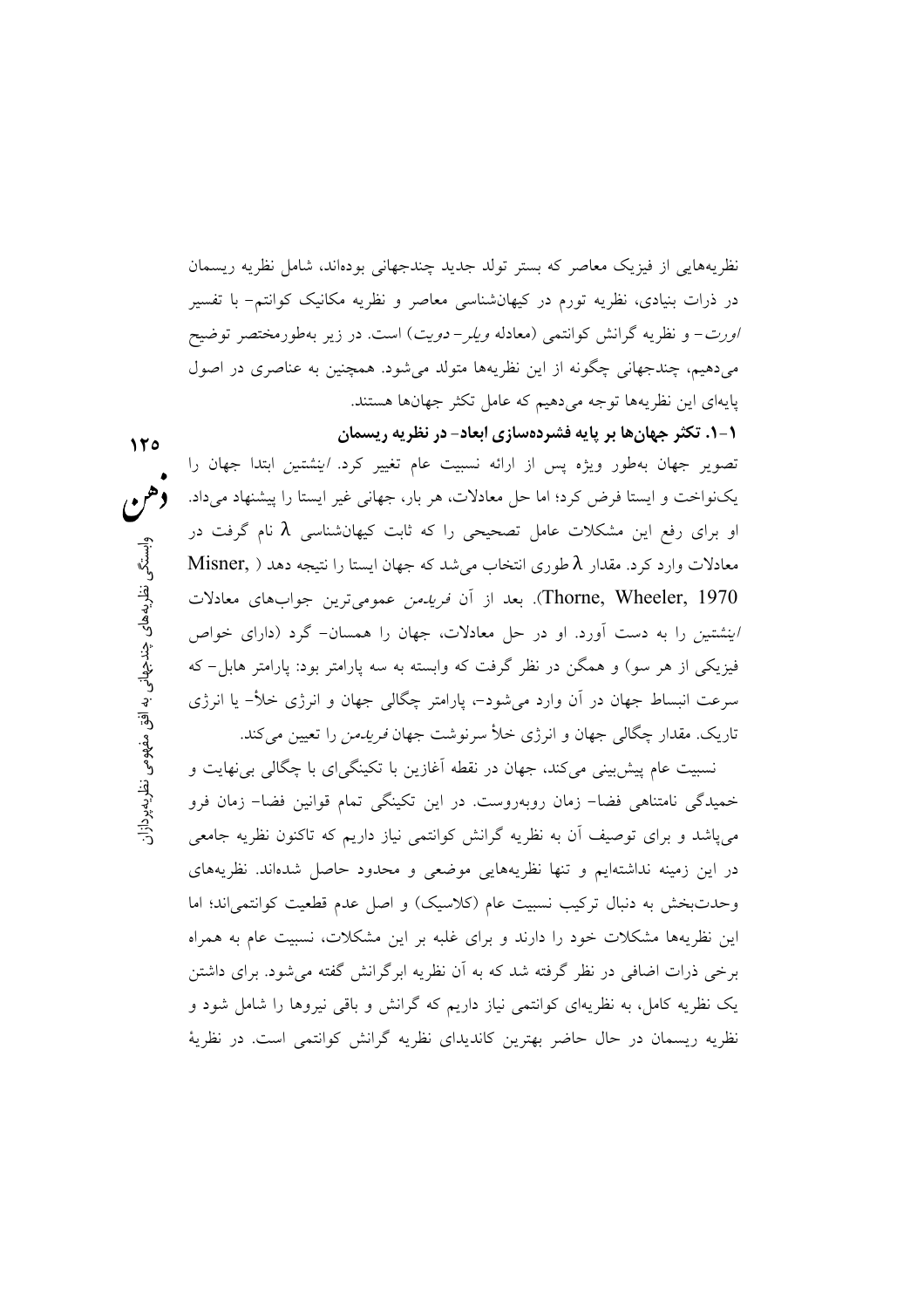ریسمان اشیای بنیادین به جای ذرات بی بعد، اشیایی یک بعدی (ریسمانگونه) هستند که به آنها ریسمان میگویند. دو نوع ریسمان باز و بسته وجود دارد که هر یک با معادلات جداگانهای توصیف میشوند. ریسمانها در فضایی بیش از چهار بعد- معمولا ۱۰ بعد-قرار دارند؛ اما در جهان مشاهدهپذیر ما ً فضا– زمان چهاربعدی است. این اختلاف در ابعاد در نظریه ریسمان به این شکل توضیح داده میشود که ابعاد اضافی در تجربیات انرژی

 $117$ 

وهن

پاییز ۱۳۹۵/ شمارهٔ ۶۷/ نرگس فتحلیان، ابوالفضل کیاشمشک

۱۸–<br>پایین و در دسترس، به فضای فشرده با حجم کوچک – تا مقیاس<sub>ی</sub> در حدود **۱۰**۰ متر – تقلیل می،یابد که ما قادر به تشخیص آن نیستیم (Seifert, 2004) . همچنین نظریه ریسمان باید با شواهد تجربی همخوانی داشته باشد که یکی از مهمترین آنها ثابت کیهانشناسی است. اما دراینباره مشکلی جدی وجود دارد. مقداری که برای ثابت کیهانشناسی (انرژی خلأ) از نظریه به دست می]ید (GeV <sup>۷۲</sup> ۱۰<sup>۷۲</sup> با مقداری که در -۰۲۰<br>مشاهدات تجربی به دست می آید (GeV <sup>-٤۸</sup> GeV به نسبت ` ۱۰ متفاوت است. پس در .<br>فشردهسازی نظریه ریسمان انتظار داریم که بازهای حول این مقدار موجود باشد. در غیر این صورت اگر تعداد اندکی خلأ موجود باشند، بسیار نامحتمل است که انرژی در یکی از ۔<br>آنها این مقدار باشد. نظریههای ریسمانیی مقبولاند که با این مقدار مشاهدهشده ثابت کیهانشناسی سازگار باشند. فشردهسازی ابعاد به همراه درنظرگرفتن شرایط این کار درمجموع به تعدد حالات می(نجامد؛ بهطوریکه اکنون تعداد نظریههای ریسمانی که با (Landscape) ریسمان گویند. این مجموعه چنان زیاد است که قابل انتظار خواهد بود در برخی از آنها ثابت کیهانشناسی به مقدار جهان کنونی ما باشد (Zwiebach, 2009). این بازه چشم|نداز ریسمان به قدری وسیع است که هر پیشبینی و کشفی در آینده را می<mark>تواند</mark> در دل خود توضيح و در جهاني جاي دهد (Smolin, 2006). معنا و ربطِ علمي چشم|نداز ریسمان تا حد زیادی مبهم و مسئله|نگیز باقی مانده است؛ حتی نمی توان مطمئن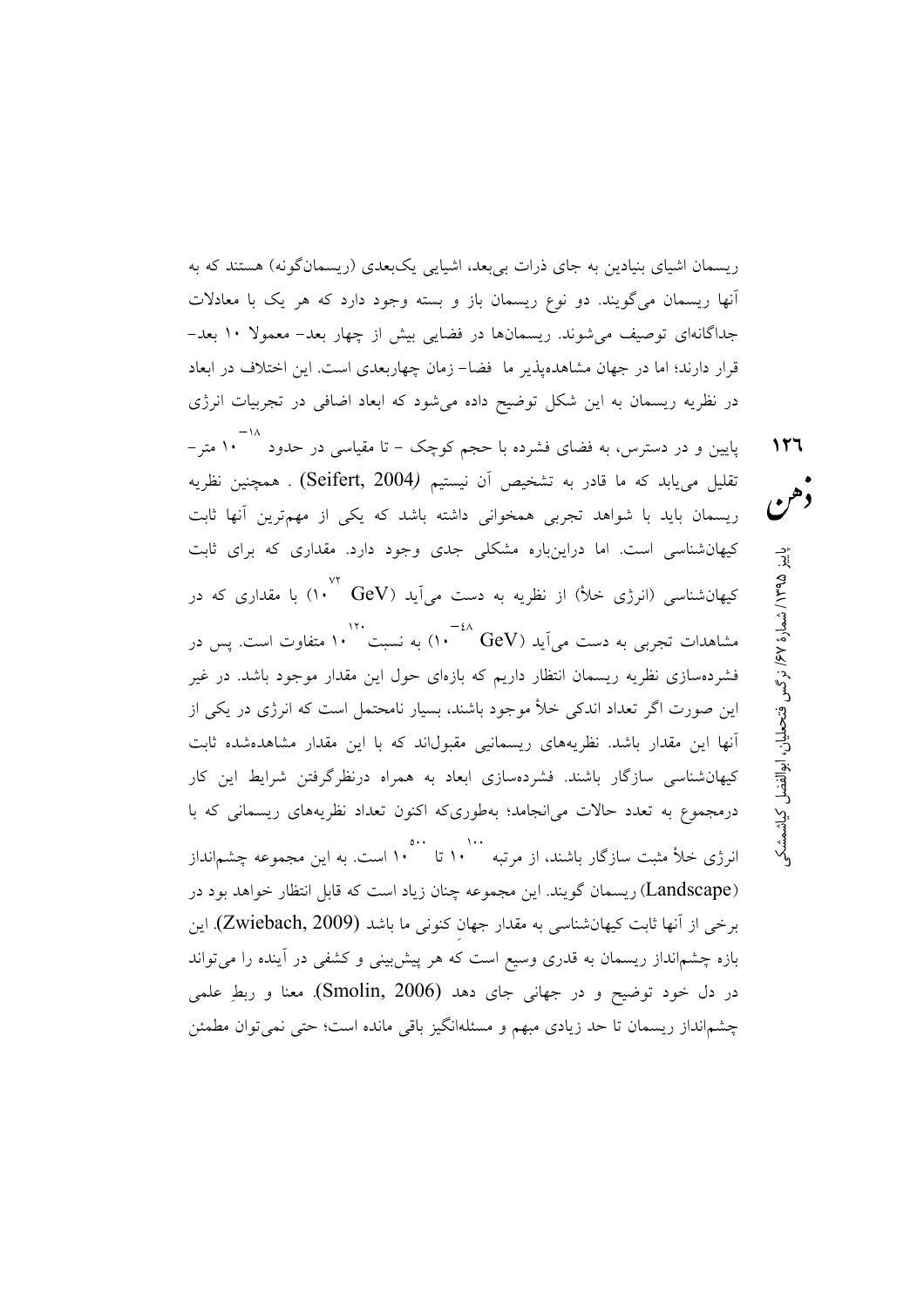بود که این چشمانداز چیزی بیش از امکان وجود چندین حالت پایدار یا شبه پایدار خلأ ىاشد.

پس طبق نظریه چشم|نداز ریسمان، جهان ما یکی از بسیاری جهانهای ممکن خواهد بود که هیچ یک به لحاظ هستی شناسی برتر از سایرین نیست. اگرچه برخی گرانش را یک پیش بینی مشاهدهشده نظریه ریسمان میدانند؛ اما بسیاری نیز نظریه ریسمان را فاقد یک پیش بینی آزمون پذیر می،دانند. تا حدی به خاطر مشکلات نظری و ریاضیاتی و تا حدی به خاطر انرژی بسیار بالایی که برای آزمودن این نظریهها به شکل آزمایشگاهی لازم است، تاکنون هیچ مدرک آزمایشگاهی یافت نشده که بهوضوح نشان دهد یکی از این مدلها توضيحي اساسي صحيح از واقعيت است. *وويت* دراين باره مي نويسد:

احتمال وجود حدود ۱۰° حالت خلأ سازگار مختلف برای نظریه ابرریسمان، احتمالاً امید به نظریه را برای پیشبینی هر چیزی از بین میبرد. اگر کسی در این مجموعه بزرگ به دنبال آن حالتهایی بگردد که ویژگیهای آنها با مشاهدات آزمایشگاهی موجود موافق باشد، احتمالاً هنوز چنان گروه بزرگی از آنها باقی میمانَد که میتواند هر ارزشی مربوط به هر نتیجهای از مشاهدات آتی را نیز در بر بگیرد. اگر چنین است پس این نظریه هرگز نمیتواند هیچ چیز را پیش بینی کند و هرگز نمی تواند ابطال شود... اینکه هر چیزی در آن فراهم باشد برای یک رستوران جالب خواهد بود، اما نه برای یک نظریه فيزيكي (Woit, 2006, p.242).

بهاین ترتیب اگر جهان را به جای ذرات، متشکل از ریسمانها بدانیم، فشردهسازی ابعاد ریسمانهای مفروض به ابعادی که مشاهده میکنیم به همراه مثبت درنظرگرفتن انرژی خلأ عوامل این نوع تکثر جهان خواهند بود؛ اما باید در نظر گرفت که ابعاد ریسمانها مشاهده نشدهاند، بلکه از مفروضات نظریه ریسمان هستند. نظریههای ریسمان برای تطابق ریاضیاتی است که به ابعاد اضافی فضا– زمان نیاز دارند؛ بهطوریکه نظریهی ابرریسمان ۱۰ بعدی و نظریه ریسمان بوزونی ۲٦ بعدی است. نظریه چشم|نداز ریسمان برای تطابق ویژگیهای پاسخهای نظریه ریسمان با واقعیات مشاهداتی (چهاربعدیبودن جهان واقع و

وإبستگج ے نظریەھای چندجہانی به افق مفہومی نظریهپردازار

 $15V$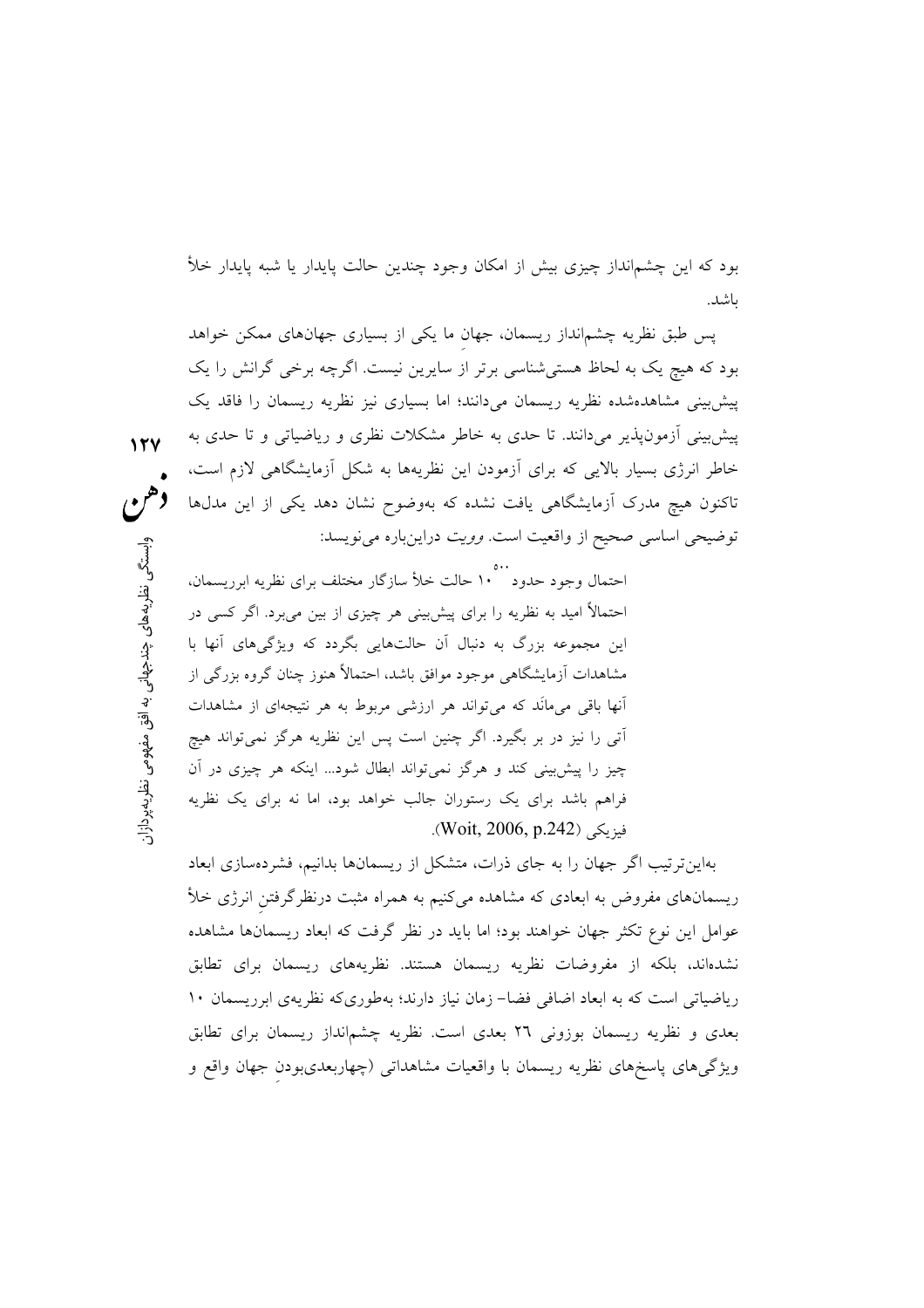مثبتبودن انرژی خلأ) شکل گرفته است. به این شکل عاملی که در این نظریهها به تکثر جهان می|نجامد، درواقع عاملی فیزیکی نیست، بلکه از مفروضات نظریه است؛ بهطوریکه حتی برخی این نقد را به این نظریهها وارد کردهاند که به نظر می رسد، این مدلها بیشتر به گونهای ساخته می شوند تا فیزیکی را نتیجه دهند که ما مشاهده می کنیم تا اینکه پاسخها بهطورطبيعي از جوابهاي ساده نظريه حاصل شوند.

یس- همچنانکه اشاره شد- فرض فشردهسازی ابعاد برای انطباق نظریه ریسمان با واقعیات مشاهداتی ابعاد جهان، در نظر گرفته شده است. اگرچه پس از مفروض گرفتن آن، نظریههای ریسمان بتوانند برخی ویژگیهای مشاهداتی را نیز تبیین کنند، باید در نظر گرفت که هرگونه تغییر در این فرض می تواند نوع تکثر جهانهای متولد از این نظریه را تغییر دهد؛ برای مثال ممکن است با دانستن شواهد بیشتری از جهانمان فرض هایی را به نظریه ریسمان یا نظریه جایگزینش در آینده بیفزاییم که ابعاد آن را کاهش دهد. با این توضیحات چنین به نظر می رسد که فرض فشردهسازی تغییرناپذیر نیست.

٢-١. تكثر جهانها بر پايه افتوخيزهاي كوانتمي اوليه- در نظريه تورم مدل انفجار بزرگ برای کیهان که از دهه ۱۹۳۰ به بعد باب شد در توضیح تختبودن جهان، همسانگردی تابش زمینه کیهانی، عدم وجود تکقطبی مغناطیسی و چگونگی تشکیل ساختارهای بزرگ مقیاس با مشکل روبهرو بود. در سال ۱۹۸۰ *آلن گاث* ( Alan Guth) مدل جهان تورمی را ارائه داد که با مدل انفجار بزرگ تنها یک فرق اساسی دارد. ۳۵-<br>در این مدل طی ۱۰ ثانیه نخست، سرعت انبساط کیهان فوقالعاده افزایش یافته، در ۳۲–<br>ثانیه ۱۰۰، با پایان این روند، سرعت انبساط، دوباره به حد معمولیاش بر میگردد و از این مقطع به بعد تحول کیهان دوباره منطبق با نظریه انفجار بزرگ ادامه میbبابد. این نظریه در پ*ی* توضیح یک ثانیه نخست جهان است که دما بسیار بالا <sup>۱۰٬</sup>۰ درجه کلوین) بوده و درباره رفتار ماده در چنین شرایطی اطلاعات زیادی در دسترس نیست و تنها برخی فرضیههای جدید فیزیک ذرات می توانند نظر بدهند. مدل تورمی *گاث* از فیزیک ذرات و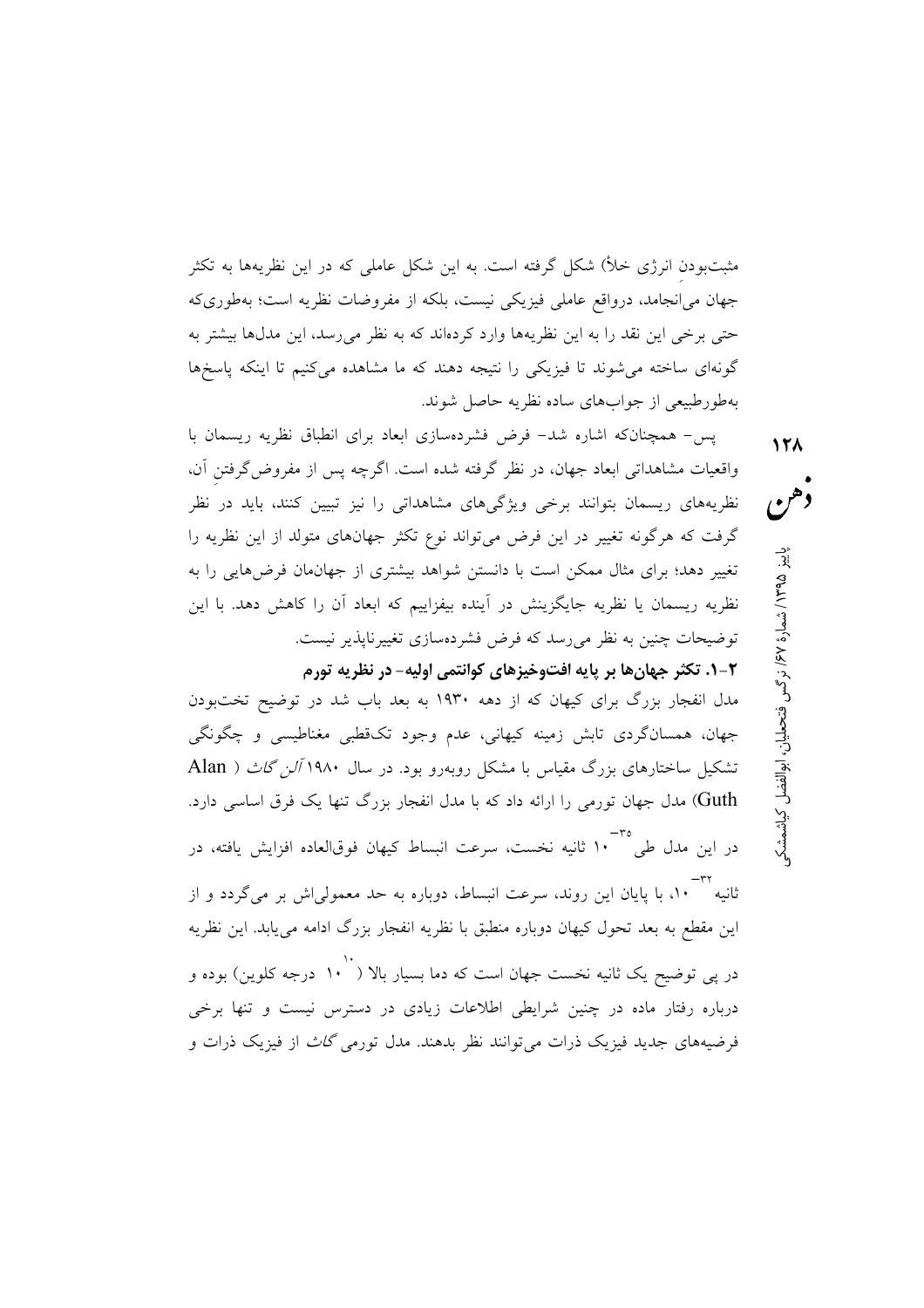نظريات وحدت بافته يزرگ (Great Unified Theories (GUT)) متأثر است. طبق این نظریهها، در لحظه انفجار بزرگ چهار نیروی بنیادی (گرانش، الکترومغناطیس، هستهای قوی و ضعیف) در یک ابرنیرو با هم متحد بودهاند. از پیش بینیهای  ${\rm GUT}$  تولید تعداد زیادی تکقطبیهای مغناطیسی در آغاز زمان است؛ اما تاکنون هیچ مدرکی مبنی بر وجود آنها بافت نشده است.

مدل تورمی همچنین در پی توضیح پیدایش ساختارهای بزرگ مقیاس بر آمد. بر اساس  $119$ تورم، در جهان کوچکِ نخستین که در شرایط کوانتمی است، افتوخیزهای میکروسکوپی اتفاق افتاده که بزرگ شده و به شکل افتوخیزهای ماکروسکویی در جهان بزرگتر در آمدهاند. این تورم که ناشی از افتوخیزهای کوانتمی است، نواحی جزیرهای همگنی از اَشفتگی اولیه را موجب می شود که هر یک بسیار بزرگتر از اندازه جهان قابل مشاهده است. هر یک از این نواحی پتانسیل آن را دارند که جهانی دیگر را تولید کنند. با وجود این مدل *گاث* با مشکلات جدی روبهرو بود و ساختار تقریبی یکنواخت کیهان را توضیح نعی داد؛ ازاین رو *اندریس البوثت (*Andreas Albrecht) و *پال اشتینهارت* ( Paul Steinhardt) همچنین *اندرو لینده (*Andrei Linde) در سال ۱۹۸۲ مدل تورمی *گاث* را تصحیح کردند. گرچه در این تصحیح، یکنواختی کیهان در کل حفظ می شد، این مدل نیز خال<sub>ی</sub> از اشکال نبود. پس از آن *لینده* (۱۹۸۳) تصویری از تورم را پیشنهاد داد که تورم آشوبناک (Chaotic) نام گرفت. طبق این تصویر «جهان بزرگ» درواقع مجموعهای است در حال رشد از جهانهای کوچک که به شکل حبابهایی به یکدیگر متصل اند. تشکیل حیابهای تورمی و لذا تولید جهانهای چندگانه یک روند بی پایان و ایدی است که جهان بزرگ طی آن، خود را تکثیر می کند. در این مدل، جهان آشویناک اولیه از حیابهای بهطورعلَّی مجزا تشکیل شده که در آنها، شرایط اولیه متفاوتاند. یکی از این حبابها جهان ما را شکل داده است و ما همواره از جهانهای دیگر بی خبریم. ویژگی مهم مدلهای تورمی این است که نسبت به شرایط اولیه جهان حساسیت ندارند و جهان هر طور که آغاز شود، ناگزیر به آنچه امروزه مشاهده میکنیم، میانجامد. علاوه بر این طبق تصویر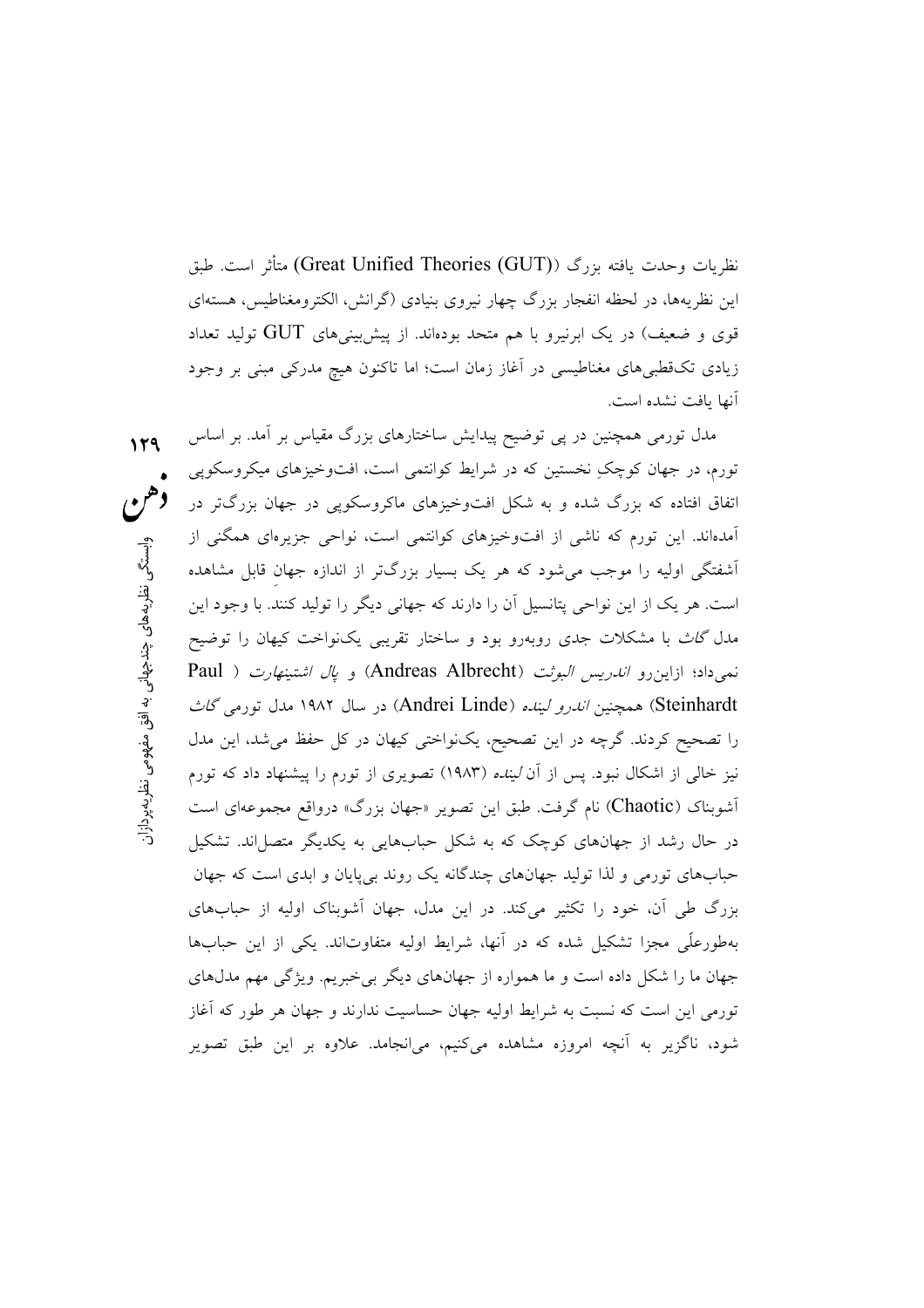گستردهای که این مدلها برای کل کیهان ترسیم میکنند، جهانی که مشاهده میکنیم فقط بخش کوچکی از آن را تشکیل میدهد. به تعبیری نظریه تورمی به نوعی جهانهای متعدد منجر می شود که مانند حبابهای متورم با اندازههای پیش بینی ناپذیر شکل می گیرند و طبق مدل انفجار بزرگ و تورم، درون هر یک از این حبابها (جهانها) تکامل صورت می گیرد. در این سناریو، جهان متشکل از بی نهایت جهانهای کوچک (حبابها) در اندازههای مختلف است و در هر یک از این جهانها، جرم ذرات، ثوابت جفت شده گی و غیره می تواند با توجه به امکان الگوهای مختلف از شکستِ تقارن در حبابهای مختلف، متفاوت باشد. این میتواند اساسی برای یک نوع

اصل ضعیفِ انسان محوری باشد: درون جهان ما بیiهایت جهانهای کوچک وجود دارد که به لحاظ علی نامرتبطاند و زندگی تنها در آنهایی که به اندازه كافي مناسب باشند وجود دارد (Linde, 1982).

*لینده* اّنچه را سناریوی انبساط اَشوبناک میiامید، به واکنش زنجیرهای بی'فهایتی شبیه دانست که هیچ آغاز و پایانی ندارد. این حرف نتیجه سناریویی را دنبال میکند که جهان موجودی ابدی است و ماهیت خودتکثیری دارد و به بسیاری جهانهای کوچک تقسیم میشود که از سهم قابل مشاهده ما بسیار بزرگترند و قوانین فیزیک انرژی پایین و حتی بُعدداشتن فضا– زمان می تواند در هر یک از این جهانهای کوچک متفاوت باشد. او در ۱۹۸٦ به وضوح میگوید، به جهان به شکل چندجهانی یا قسمت کوچکی از آن می|ندیشد و این ایده را هم مرتبط و محکم به نظریه ریسمان میداند. از نظر او پرسش قدیمی چرا جهان ما تنها جهان ممکن است، اکنون با این پرسش جایگزین میشود که در چه نظریاتی وجود ريزجهانهايي از نوع ما ممكن است (Linde, 1986, p.399). بدينترتيب چشمانداز ریسمان، امکان تعدد جهان را مهیا میکند و تورم دائمی، مکانیزمی برای تولید اّنها فراهم می|ورد (برای اگاهی از جزئیات بیشتر درباره تولد چندجهانی در نظریههای فیزیکی معاصر، ر.ک: معصومی، ۱۳۹۳). تاکنون شاهدی قطعی در تأیید یا رد تورم ارائه نشده است. شواهدی را که میتوان مؤید نظریه تورم دانست، سرخگرایی کهکشانها، فراوانی عناصر سبک و تابش پس زمینه است.

پاییز ۱۳۹۵/ شمارهٔ ۶۷٪ نرگس فتحطیان، ابوالفضل کیاشمشک

 $\gamma$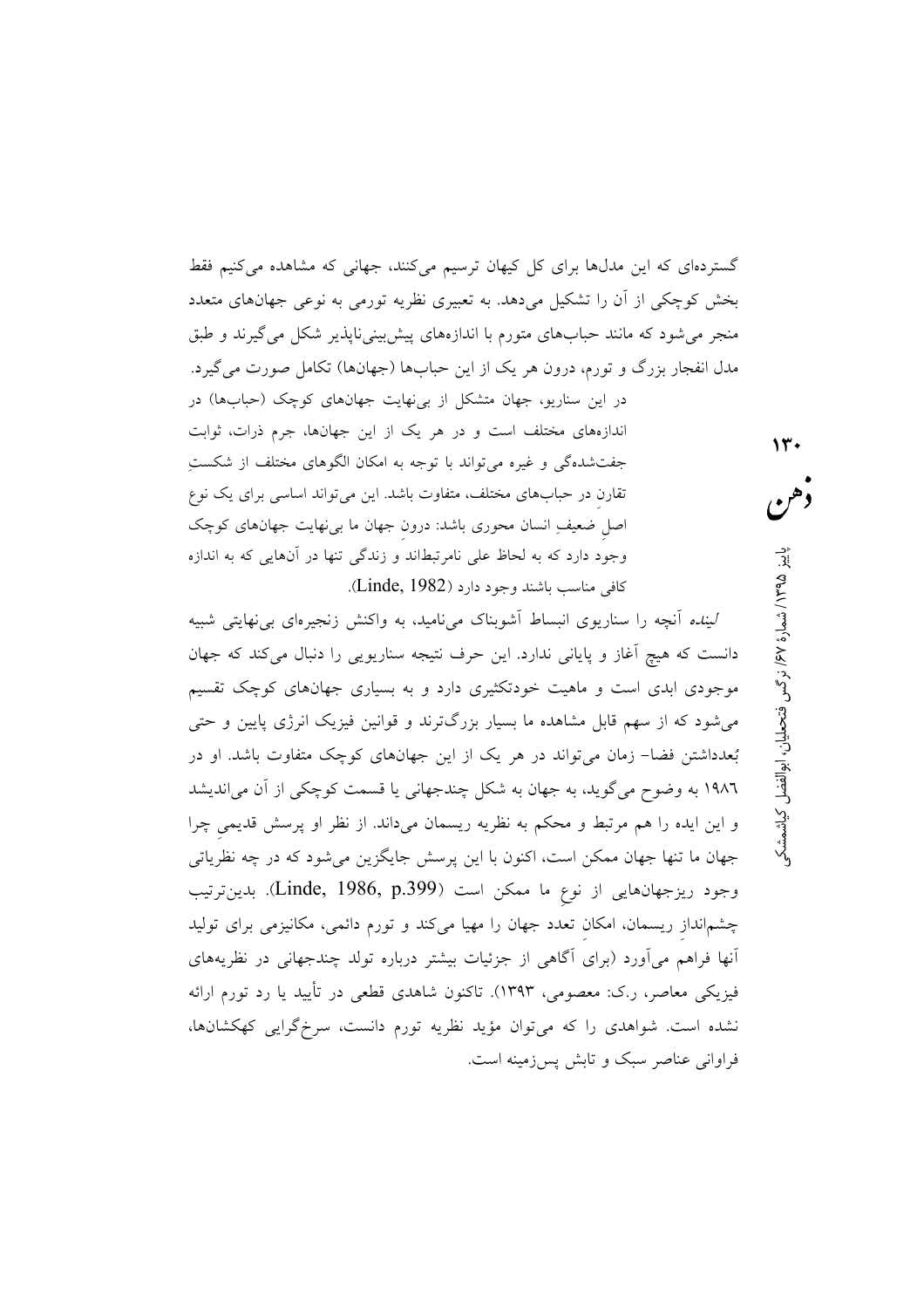اما در این مورد هنوز ناشناختههای بسیاری وجود دارد. برای درک مسیر تکاملی جهان نیاز داریم پارامتر چگالی را بدانیم؛ در حالی که بیش از ۹۵ درصد جرم و انرژی موجود در جهان ناشناخته یا تاریک است و این امر تعیین پارامتر چگالی را مشکلساز میکند. از طرفی ابرنواخترهای دوردست، جهان را در یک فاز انبساطی با شتاب مثبت نشان میدهند. این شتاب مثبت را به لحاظ نظری میٍتوان با افزودن ثابت کیهانشناخت<sub>ی</sub> در معادلات /ينشتين توجيه كرد؛ اما طبيعت فيزيكي أن براي ما همچنان مرموز است. پس در مدل تورمی علیالاصول می توانیم به تعداد بی نهایت شمارشiباپذیر جهان داشته باشیم و عامل این تکثر، افتوخیزهای کوانتمی اولیه است که در مدل تورم فرض می شوند تا مشکلات مدل انفجار بزرگ را توضیح دهند. اما این افتوخیزهای کوانتمی اولیه که به چندجهانی منبعث از تورم می|نجامند و عامل تکثر جهان می شوند، واقعیاتی فیزیکی نبودهاند که توسط مشاهده یا آزمایش تأیید شده باشند، بلکه مفروضاتی در دل نظریه تورم هستند که برای حل مشکلات انفجار بزرگ و تطابق نظریه با واقعیات مشاهداتی در نظر گرفته شدهاند.

۰۳-۲. تکثر جهانها بر پایه تعبیر غیر احتمالاتی از بردار حالت- در نظریه کوانتم طبق تعبیر متداول کوپنهاگی از مکانیک کوانتم، نمیتوان یک سیستم فیزیکی را که با برهم.نهی توابع موجیاش توصیف میشود، پیش از اندازهگیری یا مشاهده، واقعی دانست. أنچه در لحظه اندازهگیری اتفاق می|فتد، این است که حالت کوانتمی به حالتی متناظر با نتیجه مشاهداتی فرو میپاشد. دیگر حالتهای ممکن که علیالاصول ممکن است شامل حالتهای بسیاری باشد، غیرواقعی باقی میمانند: واقعیت با فروپاشی تابع موج در اثر مشاهده، به وجود می[ید. *اورت* (Everett)، فیزیکدان و ریاضیدان آمریکایی، در سال ۱۹۵۷ تعبیر کاملاً جدیدی از «حالت نسبی» ارائه داد که تعبیر کوپنهاگی متعارف *بوهر*، *هایزنبرگ و روزنفلد* را به چالش کشید. او استدلال کرد، معماهای کوانتم مکانیک– مانند گربه *شرودینگر*– با انکار فروپاشی قابل توضیح خواهند بود. طبق نظر او، توابع موج واقعیاند و همچنان با معادله *شرودینگر* قابل توصیفاند. حالاتِ پیش از اندازهگیری که مشاهده نشدهاند، کمتر از مورد اندازهگیریشده واقعی نیستند. هر نتیجهای از یک واقعه

 $141$ 

وابستگے

نظریههای چندجهانی به افق مفهومی نظریهپردازار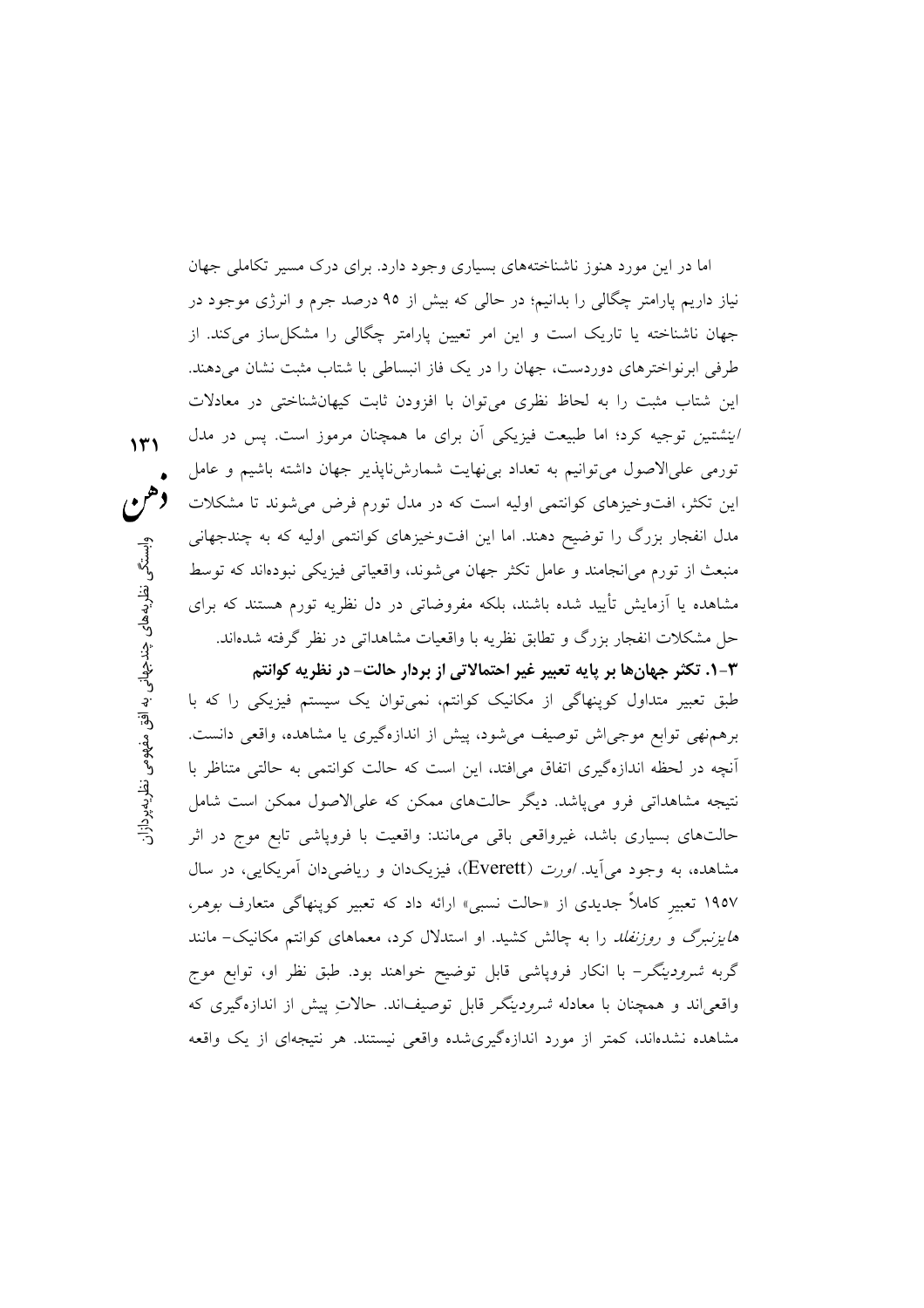کوانتمی ممکن در یک جهان واقعی «وجود دارد» اگرچه جهان ما نباشد. طبق تعبیر *اورت* با هر فرایند زیراتمی جهان میشکند، تقسیم شده و متکثر میشود؛ بهطوریکه بدنها و مغزهای ما قسمتی از این تکثیر دائمیاند. جهانهای دیگر، ناموفق یا غیرواقعی و بالقوه نیستند، بلکه هر ذره آن به اندازه جهانی که در آن زندگی میکنیم، واقعی است. گربه معروف *شرودینگر* زنده یا مرده نیست، بلکه زنده و مرده است، اگرچه نه در همان مکان و زمان. با این وجود جهانهای دیگر اکیداً از جهان ما جدا هستند. *اورت* نشان داد، این تصویر براساس این نظر که همه امکانهای کوانتمی واقعی هستند، به همان پیش بینیهای تجربی تفسیر کوپنهاگی میانجامد و در تجربه تفاوتی اقتضا نمیکند. این تعبیر خاص که برای حل مشکل اندازهگیری در مکانیک کوانتم ارائه شد تا سالها بعد از ارائهاش، به نظریههای کیهانشناسی مرتبط نشد (برای مشاهده ارتباط این تعبیر خاص با حل مشکل اندازهگیری در مکانیک کوانتم، ر.ک: به منصوری، ۱۳۹۱). تا آنکه *دویت و گراهام* در سال ۱۹۷۳ براساس آن، تعبیری از بردار حالت ارائه کردند که بر پایه آن میتوان به کل جهان بردار حالت نسبت داد و با تعبیر *اورت* از بردار حالت تعبیر چندجهانی از کوانتم مکانیک داشت. با این تعبیر «هر انتقال کوانتمی که در هر ستاره، کهکشان یا در هر گوشهی دوری از جهان اتفاق می|فتد جهان پیرامون ما در روی زمین را به بینهایت نسخه از خودش منشعب می کند» (DeWitt, 1970, p.33).

برخی علاقهمندان جهانهای چندگانه معتقدند، تعبیر چندجهانی تنها تعبیر منطقی از مکانیک کوانتمی است و این دو، دو روی یک سکهاند. به گفته *مخانوف*، کشف مکانیک کوانتمی درواقع کشف پایههای علمی محکمی برای بحث جهانهای چندگانه در برابر تک جهانی بود (Mukhanov, 2007, p.270). ت*گمارک* نیز بر این باور است، وجود جهانهای چندگانه پیش بینی ای است از جانب مکانیک کوانتم: «برای اینکه مکانیک کوانتم عموماً صادق باشد باید به جهانهای موازی نیز باور داشت» (Tegmark, 2007, p.23). تیپلر تعبیر چندجهانی را تنها تعبیر ممکن میداند: «دقیقتر آنکه اگر جهانهای دیگر وجود نداشته باشند، مکانیک کوانتمی عیناً غلط است. این یک سؤال فیزیک نیست. این یک سؤال

دهن پاییز ۱۳۹۵/ شمارهٔ ۶۷/ نرگس فتحطیان، ابوالفضل کیاشمشک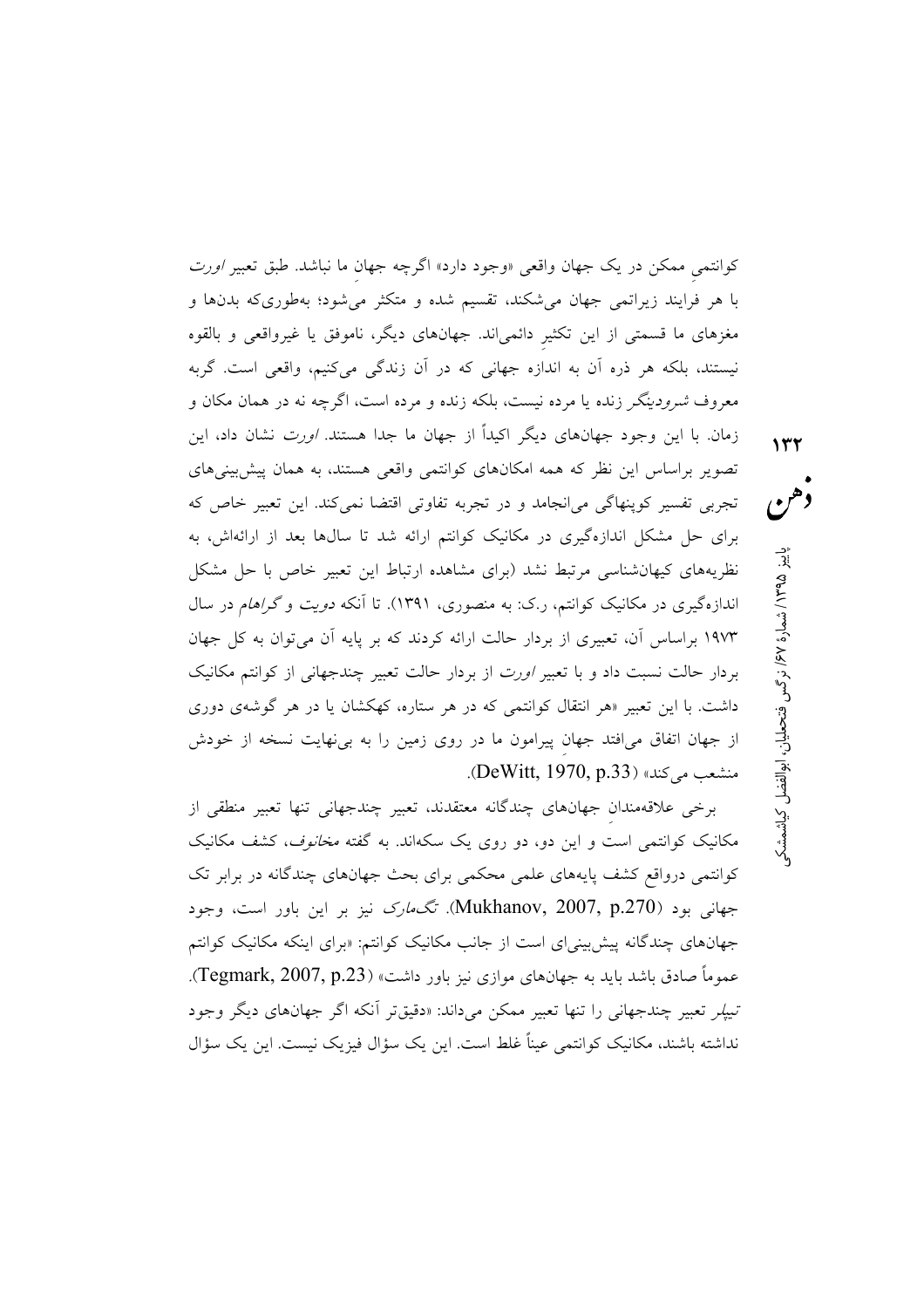رياضياتي است» (Tipler, 2007, p.95) با وجود چنين ادعاي بزرگي، همه فيزيکدانان نظریه *اورت* را تأیید نمیکنند و نمیپذیرند که مکانیک کوانتمی به چندگانهگی جهان بینجامد یا حتی این دو به هم مرتبط باشند. بسیاری از فیزیکدانان دلیلی نمی بینند تا تعبیر *اورت و دویت را به جای تعبیر استاندارد کوپنهاگی جایگزین کنند. طبق نظر منتقدان، تعبیر* چندجهانی هیچ ربطی به جهانهای چندگانه یا اصل انسان محوری ندارد.

یس بدین شکل تعبیر غیراحتمالاتی از بردار حالت که برای حل مشکل اندازهگیری ابداع شد، به تکثر جهان انجامید؛ اما این فرض که تمام مقادیر بردار حالت وجود دارند، دهن بهوضوح یک فرض اثباتشده فیزیکی نیست، بلکه تنها یک تعبیر ممکن از بردار حالت است؛ تعبیری که شاهد فیزیکیای در اثبات برتری خود ندارد. بنابراین با فرض غیراحتمالاتیبودن بردار حالت و وجودداشتن تمامی مقادیر محتمل اندازهگیری، نوع دیگری از تکثر جهان ممکن میشود. اما مفهوم بردار حالت خود عاملی در درون نظریه کوانتم است و تنها مقدار حاصل از اندازهگیری آن است که مقداری مشاهدهیذیر است. در حالی که اندازهگیری تنها مقدار مربوط به جهان ما را مشخص می کند و حالتهای پیش از اندازهگیری- چنانکه مربوط به جهانهای دیگری باشند- اساساً در جهان ما قابل اندازهگیری نیستند.

 $114$ 

وابستگے

، نظریههای چندجهانی به افق مفهومی نظریهپردازا<u>ر</u>

## ٤- ۱. تکثر جهانها بر پایه تعدد متریک- در گرانش کوانتمی

یکی از صورتبندیهای نسبیت عام *انیشتین*، معروف است به Arnowitt-) ADM Deser-Misnerr) که در آن فضا– زمان چهاربعدی به زمان– ثابت (۱+۳) تجزیه میشود. در گرانش کوانتمی با کمک فرمول $\omega$ بندی هامیلتونی نسبیت عام و تجزیه مذکور به معادلهی *ویلر- دوویت* (Wheeler-Dewitt) می رسیم (Hamber, 2009, p.103). به این شکل هر تابع موجی که در معادله *ویلر– دوویت صد*ق کندt به یک جهان کوانتمی مربوط است. تابع موج تابعی پیوسته از متریک است و در این مدل علیالاصول بازای هر متریک یک جهان میتوان بینهایت جهان داشت. این دیدگاه مجموعهای درهمتنیده از جهانها را پیشنهاد میدهد که عامل تکثر جهانی در آن تعدد متریک است. ۲. چندجهانی در تاریخ، نگاهی به پایههای فکری- فیزیکی آن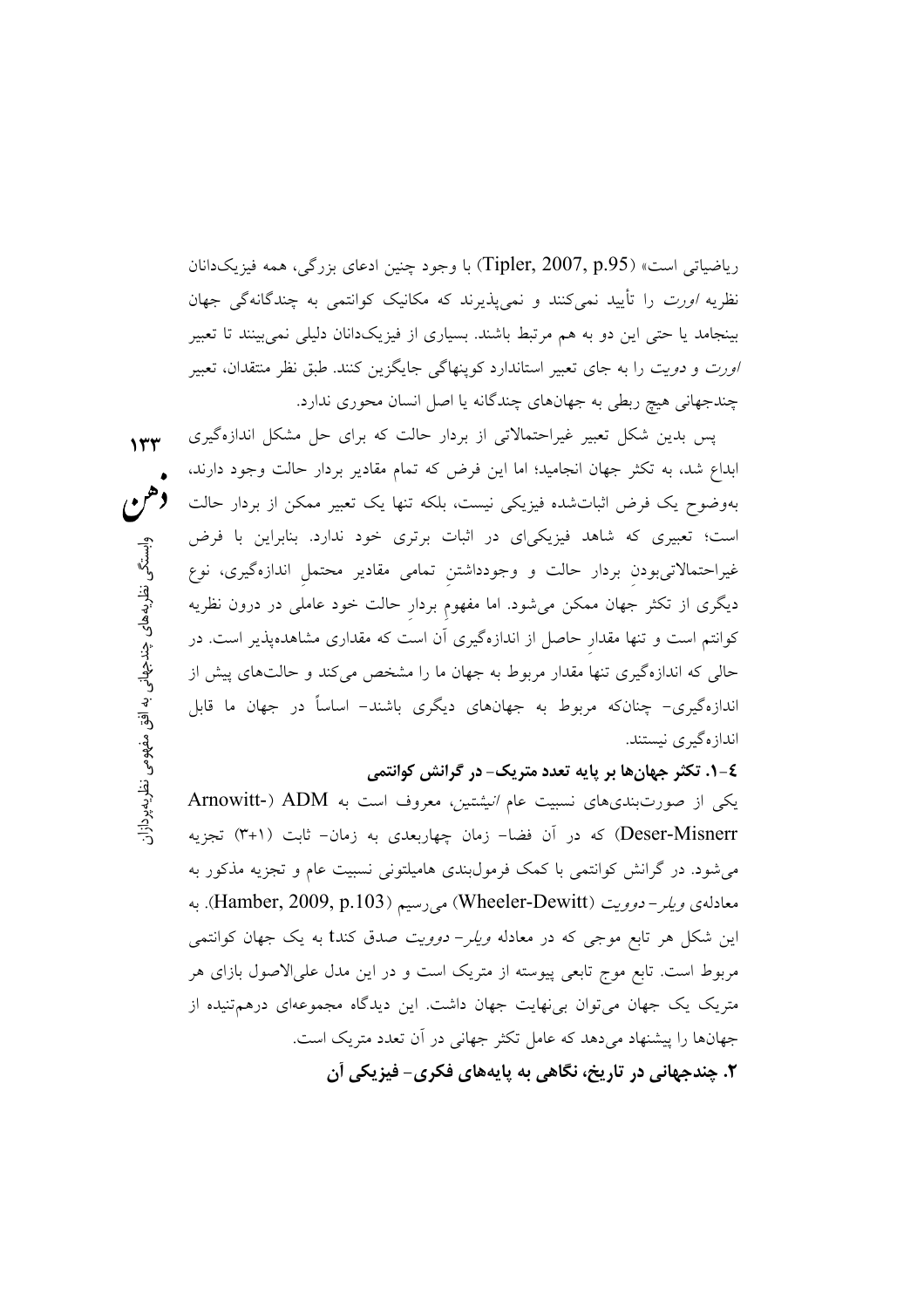پیش از این در طول تاریخ *آناکسیماندر (*۲۱۰ ق.م. ,Anaximander)، *آناکسیمس (*۵۸۵ ق.م. ,Anaximenes)، *اپيکورس* (٣٤١ ق.م. ,Epicurus)، *نيکلای اورمی* (١٣٢٣م. ,Nicole Oresme)، جورد*انو برونو* (۱۵٤۸م. ,Giordano Bruno)، لايب *نيتس* (Leibniz, ۱٦٤٦)، هيوم (Hume, ۱۷۱۱)، *راجر باسكويچ* (۱۷۱۱ Roger ,Boscovich)، استوارت و تيت (Stewart & Tait's, ۱۸۷۵)، لوئيس- آگوستو بلنكيو (Louis-Auguste Blanqui , ۱۸۸۸)، *سایمون نیوکام* (۱۸۳۵ Simon ,Newcomb)، بولتزمن (Boltzmann,۱۸٤٤)، ادینگتون (Eddington, ۱۸۸۲)، ريچارد تولمن (Richard Tolman, ۱۸۸۱)، هويل (Hoyle,۱۹۱۵)، *لوئيس فوئر* (Lewis Feuer, ۱۹۱۲) و دیگران همه به نوعی از چندگانگی جهان به شکل فلسفی یا فیزیکی سخن گفتهاند. عمده عواملی را که در دید این اندیشمندان به تکثر جهان انجامیده است میتوان چنین قلمداد کرد: تکثر جهان بر اساس متکثردانستن مواد اولیه آن بر پایه متمایزدانستن معقول و محسوس یا بر پایه نامتناهیدانستن کیهان. همچنین با دقت در گفتوگوهای *ابوریحان و ابن سینا د*ر می پبایم که چگونه مخالفت *سینا* با تکثر جهان بر پایه باور او به حرکت قسری ارسطویی است.

٠١-٢. تكثر جهان ها بر يايه تكثر مواد اوليه

 $115$ 

دهن

پاییز ۱۳۹۵/ شمارهٔ ۶۷/ نرگس فتحطیان، ابوالفضل کیاشمشکو

نخستین تصورات درباره چندجهانی را باید به فیلسوفان پیش سقراطی مربوط دانست. چنین ایدههایی نخستین بار توسط *آناکسیماندر، آناکسیمس و دموکریتوس مطرح* شده، توسط *اپیکورس* رواج یافت. پاسخ پرسشهای مردمان باستان درباره زمین و جهانی که مشاهده میکردند از دل اندیشههای آنان درباره طبیعتِ پیرامونشان پدید میآمده است. در دیدِ يونانيان باستان، ابتدا خلأ يا خائوس بود كه جهان از آن به وجود آمد. از خلأ، زمين يا گايا (Gaia) پدید آمد. سپس دنیای زیرین یا تارتاروس (Tartarus) و اروس (Eros) از خلأ متولد شدند. تاریکی یا اربوس (Erebos) و شب یا نیخ (Nyx) هم از خلأ به وجود آمدند؛ اما از ازدواج آنها روز یا هامرا (Hemera) و روشنایی یا آیتر (Aither) زاییده شد. از زمین یا گایا سه خدا زاییده شد: آسمان یا اورانوس (Ouranos)، دریا یا یونتوس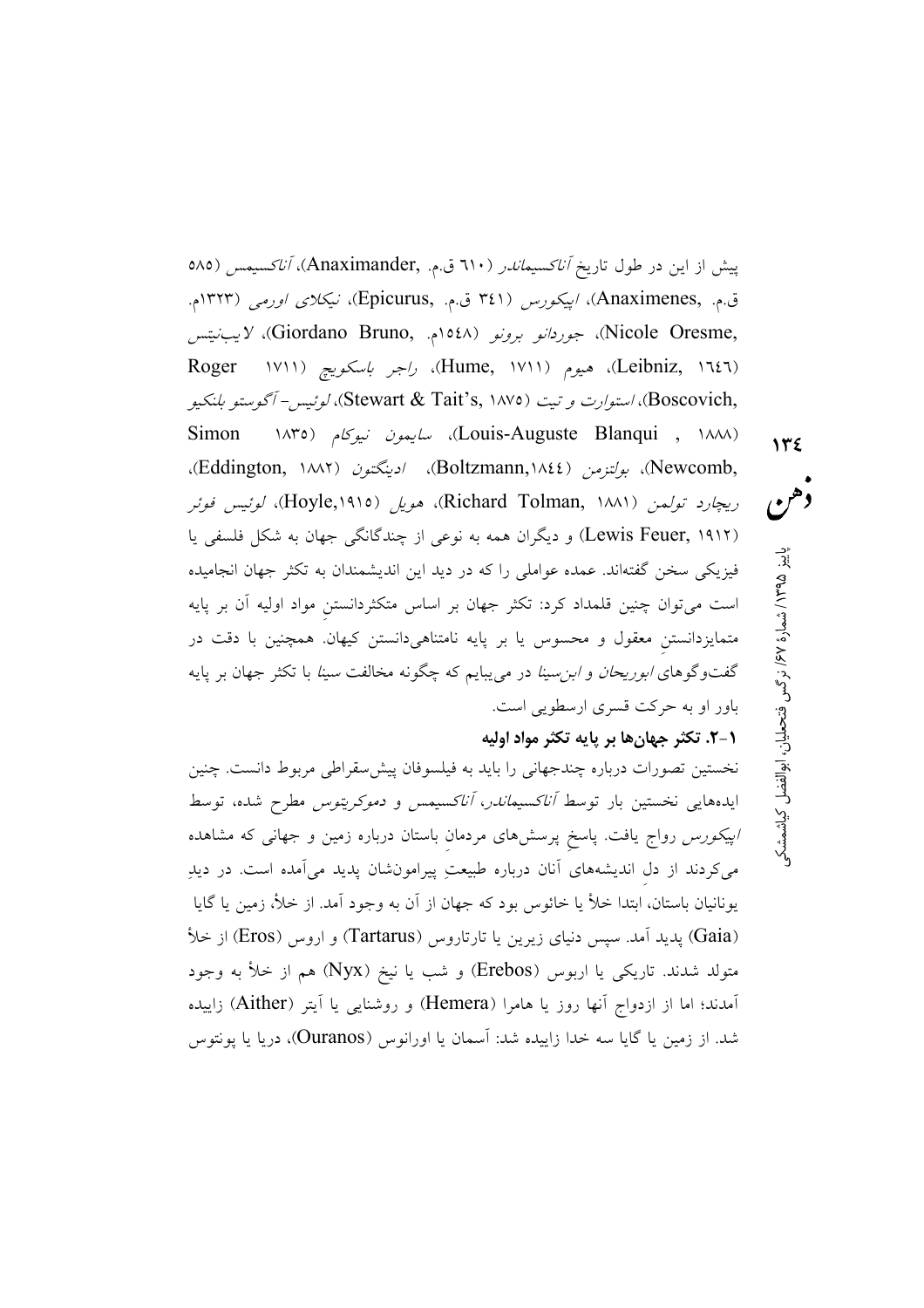(Pontus) و کو مها یا اورئا (Ourea). در ا**یلیاد** آمده است که افراد انسانی زمانی نبودهاند و از يدر و مادر زاده شدهاند، پس جهان و خدايان نيز چنين زاده مي شوند .(http://www.ancient-literature.com/greece\_hesiod\_theogony.html)

گرچه *تالس (*٥٤٦-٦٢٤ ق.م. ,Thales) *آرخه (*Archē) يا مادةالمواد را آب میدانست که همه چیزها از آن پدید آمده و شکل گرفتهاند و بار دیگر در آن از بین م<sub>ی</sub>روند، اما *آناکسیمندر معتقد بود مادةالمواد نمی تواند نوع ماده معینی مانند آب باشد؛ زیرا* اّب خود از اضداد است؛ بلکه اَرخه یا عنصر اولی نامتعین است. اضداد از امر نامتعین به وجود می آیند. *آناکسیمندر* آرخه را «نامحدود» یا آپایرون (Apeiron) نامید. جوهری که بیحد، ازلی و بیزمان است و تمام جهانها را در برگرفته است. در دید او کثرتی از جهانهای همبود وجود دارد که بی شمار است.

 $140$ 

وابستگی نظریههای چندجهانی به افق مفهومی نظریهپردازار:

در نظر *آناکسیمندر* یک ماده اولیه اصل<sub>ی</sub> و آغازگر وجود دارد که همه آسمانها و دنیاها از آن به وجود می[یند. احتمالاً در دید او حالت اولیه کیهان جرمی نامحدود از ماده اولیه است که خاصیت (Character)اش هم نامحدود است. سپس این ماده توسط نیروی ذاتیاش به اجزایی ارتقا یافته که دنیایی را که میبینیم، میسازند (استنفورد، فلاسفه پیش سقراطی). مدرک<sub>ی</sub> درباره *آناکسیماندر* از پلوتارک مجعول (قرن اول تا دوم ق.م.) هست که در آن آمده است: «چیزی تولیدکننده گرما و سرما از ابدیت جدا شده که این جهان از آن پدید آمده و از این یک کره آتش حول هوا پیرامون زمین رشد کرده، مانند پوست به دور درخت». قطعهای از *سمپلیکوس* نشان میدهد که *آناکسیماندر* چنین فکر نمیکرده که ماده نامحدودِ ابدی، کیهان را چنانکه میشناسیم پیش میبرَد، بلکه *آپایرون* به نوعی سرد و گرم متضاد را تولید میکند. سرد و گرم، خود، ماده و قوه هستند و اندرکنش این ماده/ قوههاست که اشیای جهان ما را پدید میآورَد. متضادها عمل میکنند، مسلط می شوند و یکدیگر را در بر می گیرند تا ساختاری معتدل تولید کنند؛ بنابراین اشیا به آنچه که از آن آمده بودند، باز میگردند. وقتی *آناکسیماندر* از عدالت و غرامت ( Justice and Reparation) سخن میگوید، بهاینترتیب ساختاری است که ارجاع میدهد. در طول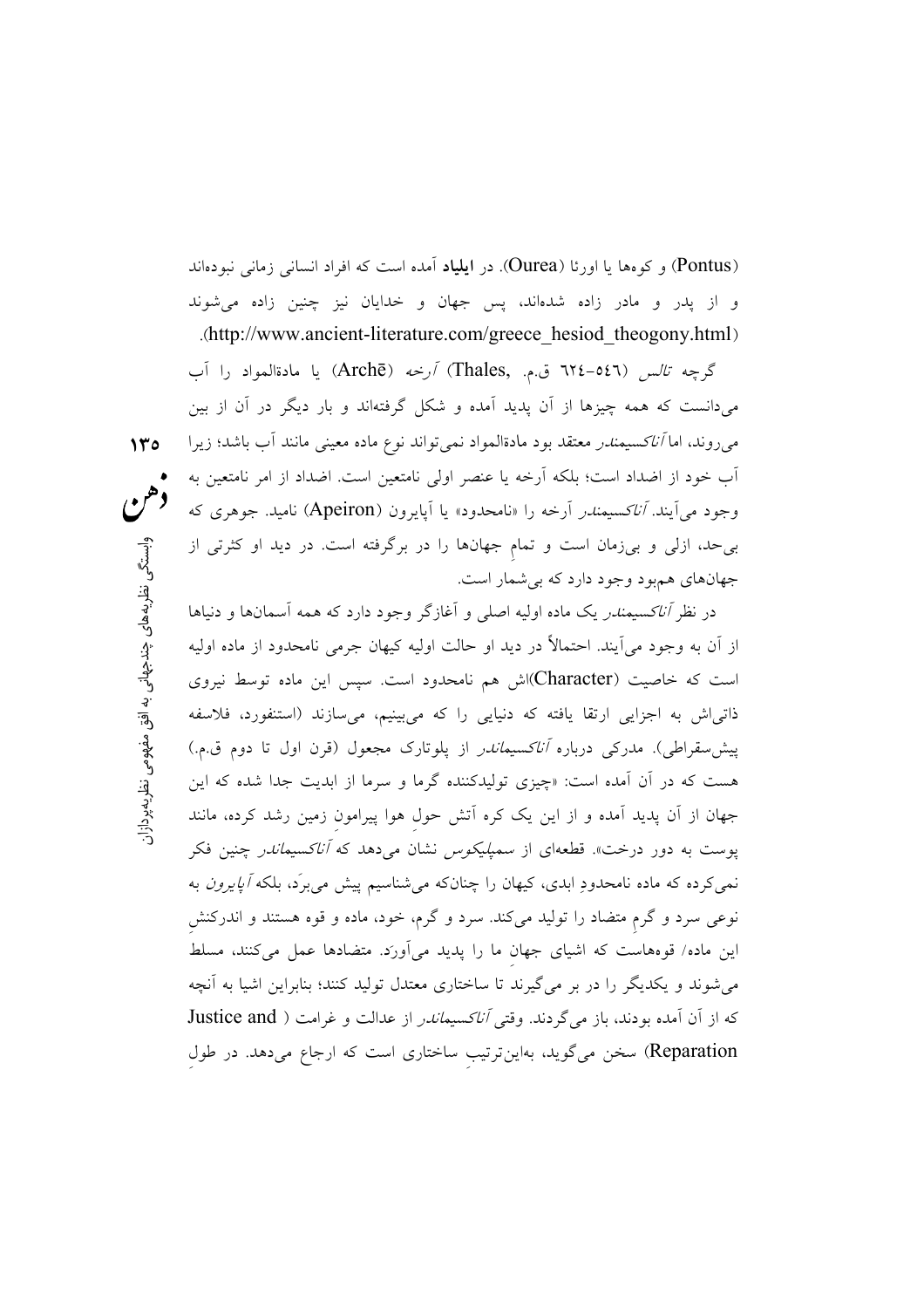زمان، چرخههای فصول، چرخش آسمانها و تغییراتِ چرخهای دیگر– شامل آنان که به وجود آمده و آنان که از بین میروند- تعدیل شده و لذا یک سیستم را شکل میدهند (همان). طبق نظر *آناكسيماندر* مادةالمواد عبارت است از نامحدود و همه اشيا از آن به وجود میآیند و در آن منهدم میشوند. جهانهای بیشمار پدید آمده، سپس در آنچه از آن پدید آمدهاند، نابود میشوند. این حرکت، دایم و همیشگی است؛ زیرا بدون حرکت نمی توانیم زایش و زوال داشته باشیم. او به پدیدآمدن و ازبین رفتن خدایان بی شمار در فواصل طولانی معتقد است که در نظر او این خدایان همان جهانهای بی شمارند. خدایان یک تولد دارند، اما زمانهای بین تولد و مرگشان طولانی است و جهانها شمارش نايذير ند.

یس از *آناکسیماندر، دموکریتوس (*۳۸۰–**۶۵**۷ ق.م.) که بر پایه اتمیسم می|ندیشید، از جهانها نام برده است. در نظر اتمیستها تعداد اتمها نامتناهی است و با ایجاد یک یا چند جهان متعدد تمام نمیشوند و لازم است که بیشمار جهان دیگر وجود داشته باشند. مهمترین اصل فیزیک اتمیستی آن است که از خلأ هیچ چیز پدید نمیآید. پس «عالم از اتمها و خلأ آغاز می شود و مابقی فقط در فکر و نظر وجود دارد. جهانها کثرتهای بی شماری بوده، از لحاظ زمان، آغازی و پایانی دارند و هیچ چیزی از عدم به وجود نمیآید و هیچ چیزی معدوم نمیشود. اتمها که از لحاظ تعداد و کثرت بی شمارند، عالم را فراگرفته و چون گردبادی در چرخشاند و بدین شکل است که کلیه ترکیبات پیچیده، از قبیل اتش، باد، هوا و زمین، اَفریده میشوند. مطلب در اَن است که این چهار عنصر جزء ترکیبی برخی اتمها هستند، اتمها در برابر هیچ چیز سر فرود نمیآورند و درنتیجه سختي شان تغييرنايذير مي مانَد» (همان). *لئوسييوس* (قرن ينجم ق.م. ,Leucippus) و د*موکریتوس* هر دو به پیدایش و وجود جهانهای بی شمار معتقد بودند.

باور اتمگرایان به جهانهای بی شمار ریشه در دید آنها به ماهیت جسم و مکان دارد. وحدتانگاران نخستین، همه هستی را با فیسیس (Physis) که در نظر انها جسم مادی بود، یکی میدانستند. تأکید بر وجود فضای خالی، مستلزم شجاعت چشمگیر *لوکیپتوس* و دهن پاییز ۱۳۹۵/ شمارهٔ ۶۷٪ نرگس فتحطیان، ابوالفضل کیاشمشک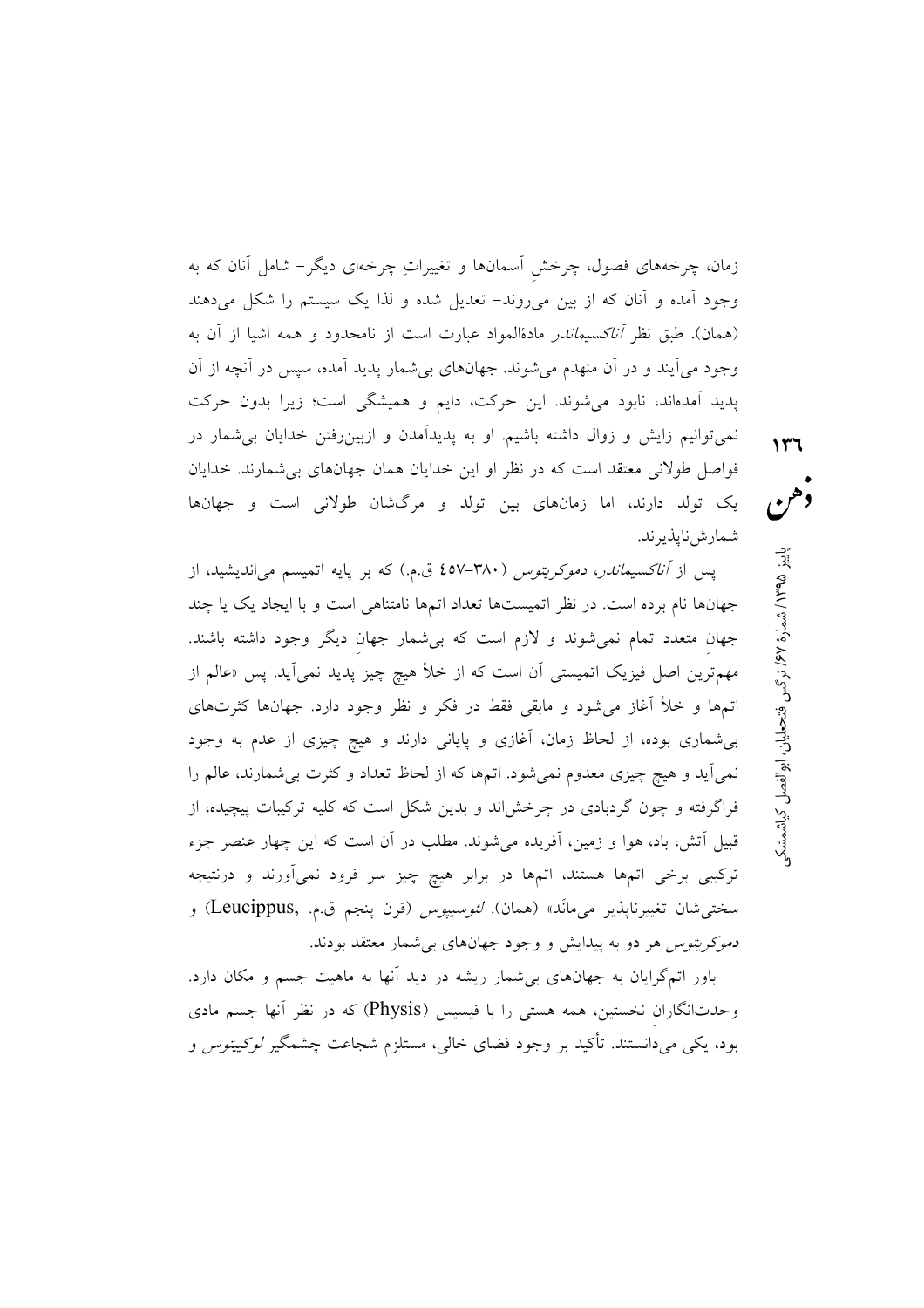*دموکریتوس* بود. آنها بر این باور بودند که ناموجود (عدم) کمتر از موجود وجود ندارد و خواستند نشان دهند چنین فضایی باید نامتناهی باشد. در این فضای نامتناهی، تعداد نامتناهی از اتمها با اشکال متفاوت وجود دارند که بی هدف در هر جهتی حرکت می کنند. اگر این اتمها در بخشی از این خلأ نامتناهی، جهان منظمی پدید آورند، در آن صورت، فرض وجود چنین جهانی در جای دیگر بسیار نامعقول خواهد بود؛ بنابراین بیتردید همه جهانها، بهطوركامل مثل جهان ما نخواهند بود (سبحانی، ۱۳۹۳، ص۱۰-۱۲). با این وجود تصور *آناكسيماندر* با اتميستها متفاوت است. در نظر او، آپايرون فضاى خال<sub>ى</sub> نيست، بلكه جسمي است زنده و الهي.

اييكورس فيلسوف يوناني كه با طرح اتميسماش شناخته شده است، نيز معتقد بود جهانهای نامحدودی وجود دارد مشابه و متفاوت از جهان ما. ازآنجاکه تعداد اتمها نامحدود است، نه برای جهان ما، نه برای تعداد جهانهای محدود، نه برای تمام جهانهای شبیهِ هم و نه برای جهانهای متفاوت از جهانی که میشناسیم، تمامی ندارند؛ بنابراین هیچ مانعی برای نامتناهی بودن تعدادِ جهانها وجود ندارد (Crowe, 1999, p.3). او عقاید اتمگرایان را توسعه بخشید و رواج داد. او جهان را به عنوان یک رویداد کیهانی در حال پیشرفت توضیح میداد که از ظهور تدریجی جهانهای جدید و زوال جهانهای قدیم، جدایی آزاد و بیپایان اتمها حاصل میشود. از نظر او نیز، مانند *دموکریتوس، جهان*ها همچون اتمها نامحدودند و تعداد بی شمار جهانهای مشابه یا نامشابه با جهان ما متولد شده و شکل مییابند. طبق گفته *دیوژن لائرسی*، چون تعداد اتمها نامتناهی است، با ایجاد تعداد معدودی جهان از بین نمی روند، پس بی شمار جهانهای مشابه و نامشابه جهان ما وجود دارد. *لوكرتيوس* (٩٦-٥٥ ق.م. ,Lucretius) شاعر و فيلسوف رومي نيز اعتقاد داشت که جهان به سیستم خورشیدی ما محدود نمی شود، جهان نامحدود است و دنیاهای دیگر وجود دارند و جهان موجود، در هیچ یک از ابعاد خود محدود نیست. از نظر او «نباید فکر کرد … که تنها زمین و اَسمان ما خلق شدهاند» و در جای دیگر بیان می کند «این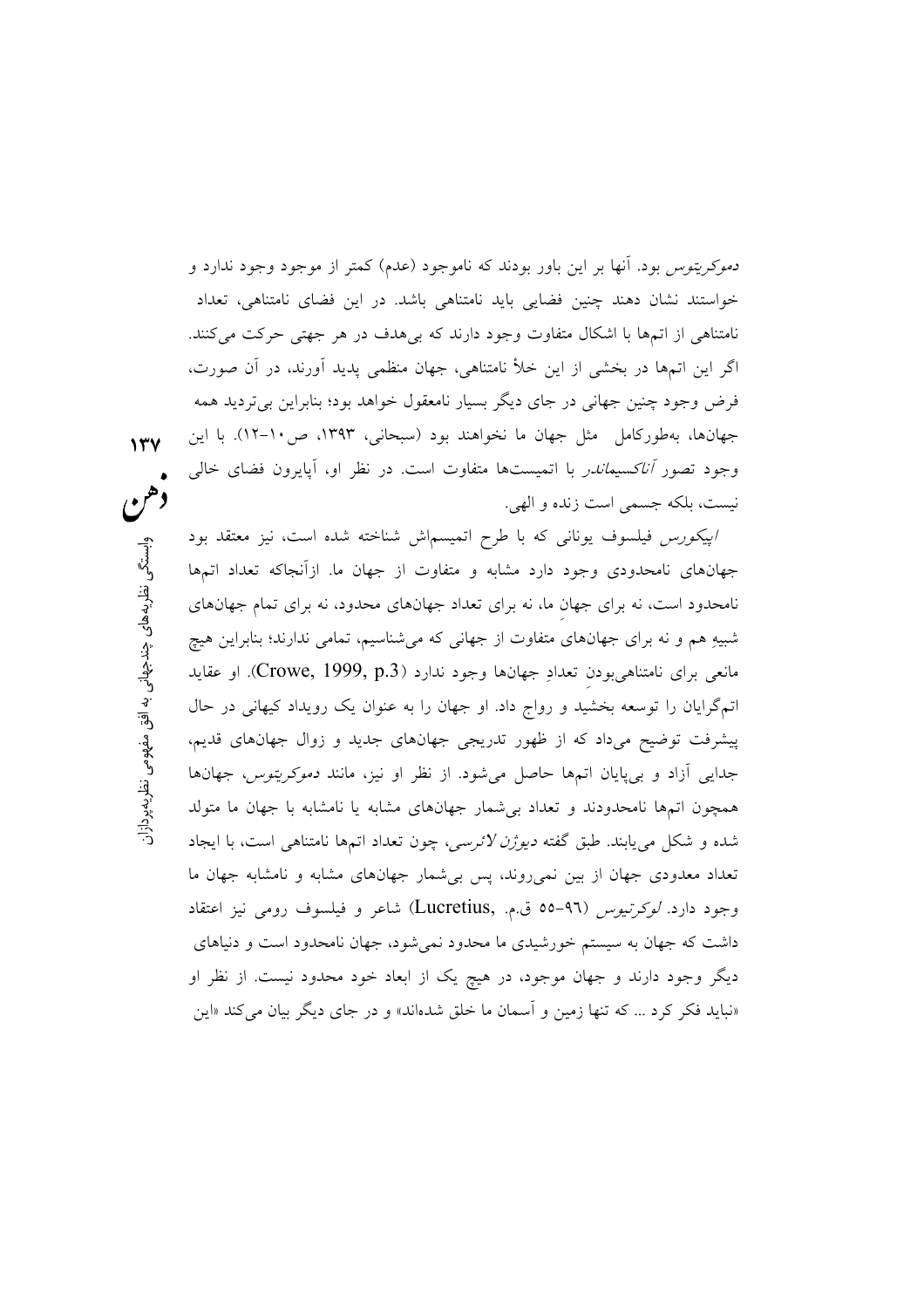را باز تکرار می کنم، باید اعتراف کرد که در جاهای دیگری، طبقهبندیهای دیگری از موادي شبيه آنچه در دنياي ما موجود است، وجود دارند» (سبحاني، ١٣٩٣، ص١٢).

ایدهی *لوئیس- آگوستو بلنکیوی* فرانسوی نیز بی شباهت به ایده *اییکورس* نبود. طبق ایده او یک جهان بی نهایت و ابدی داریم که تنها شامل مادهای متحرک در فضاست. *بلنکیو* بحث کرد، در یک جهان نامحدود که به لحاظ مادی همگن است، اتمها باید در ساختارهای مشابه متحد شوند و این را به تعداد دفعات نامحدود انجام دهند؛ بنابراین در هر لحظه مفروض از زمان، یک کیبی دقیق از هر تعداد از انسانها در هر جای جهان وجود دارد که همه اّنها همان کار را انجام داده و همان افکار را دارند. اّنها خیال نیستند، بلکه ابديت يافته اكنوناند. *بلنكيو* به دور از يذيرفتن اينكه اينها تصور است، مدعى شد نتايجش قیاس سادهای است که از تحلیل روحی و از کیهانشناسی لایلاس (Laplace) گرفته است. با جايگزيني «تحليل روحي» با «نظريه ريسمان» و «لاپلاس» با «نظريه تورم» به مدعایی نزدیک به ادعای جدیدِ فیزیکدانان در نظریه جهانهای چندگانه برآمده از چشمانداز ریسمان میرسیم (Kragh, 2010).

## ۲-۲. تکثر جهانها در محدوده فیزیک ارسطویی

فیزیک قرون وسطایی بر پایه نظریه چهار عنصر *ارسطو* بود. در این نظریه هر عنصر در جهان جای خاص خود را داشت. آتش، آب، هوا و خاک در رابطه مکانی بسیار معینی و در نظم مشخص بالا و پایینی نسبت به هم قرار داشتند. فاصله هر عنصر تا نقطه مرکزی کیهان– یعنی زمین– بر اساس طبیعتِ آن عنصر معین میشد. نزدیکترین عنصر به زمین خاک بود که «فی نفسه» به سمتِ مرکز زمین میل دارد. حرکتِ اَتش فی نفسه به سمت بالا است و همواره میکوشد از نقطه مرکزی کیهان (زمین) بگریزد. منطقه میانی مربوط به هوا و آب است. این نظم مکانی عمل فیزیکی را تعیین میکند. همه فعالیتهای فیزیکی به شکلی صورت می گیرند که یک عنصر به یکی از عناصر مجاور خود تبدیل شود. طبق اصل تبدیلپذیری عناصر، آتش هوا، هوا آب و آب خاک میشود. این کون و فساد در تمامی پدیدههای زمینی رایج است؛ اما در بالای قلمرو زمینی قلمروی هست که تابع این قوانین دهن پاییز ۱۳۹۵/ شمارهٔ ۶۷٪ نرگس فتحطیان، ابوالفضل کیاشمشکو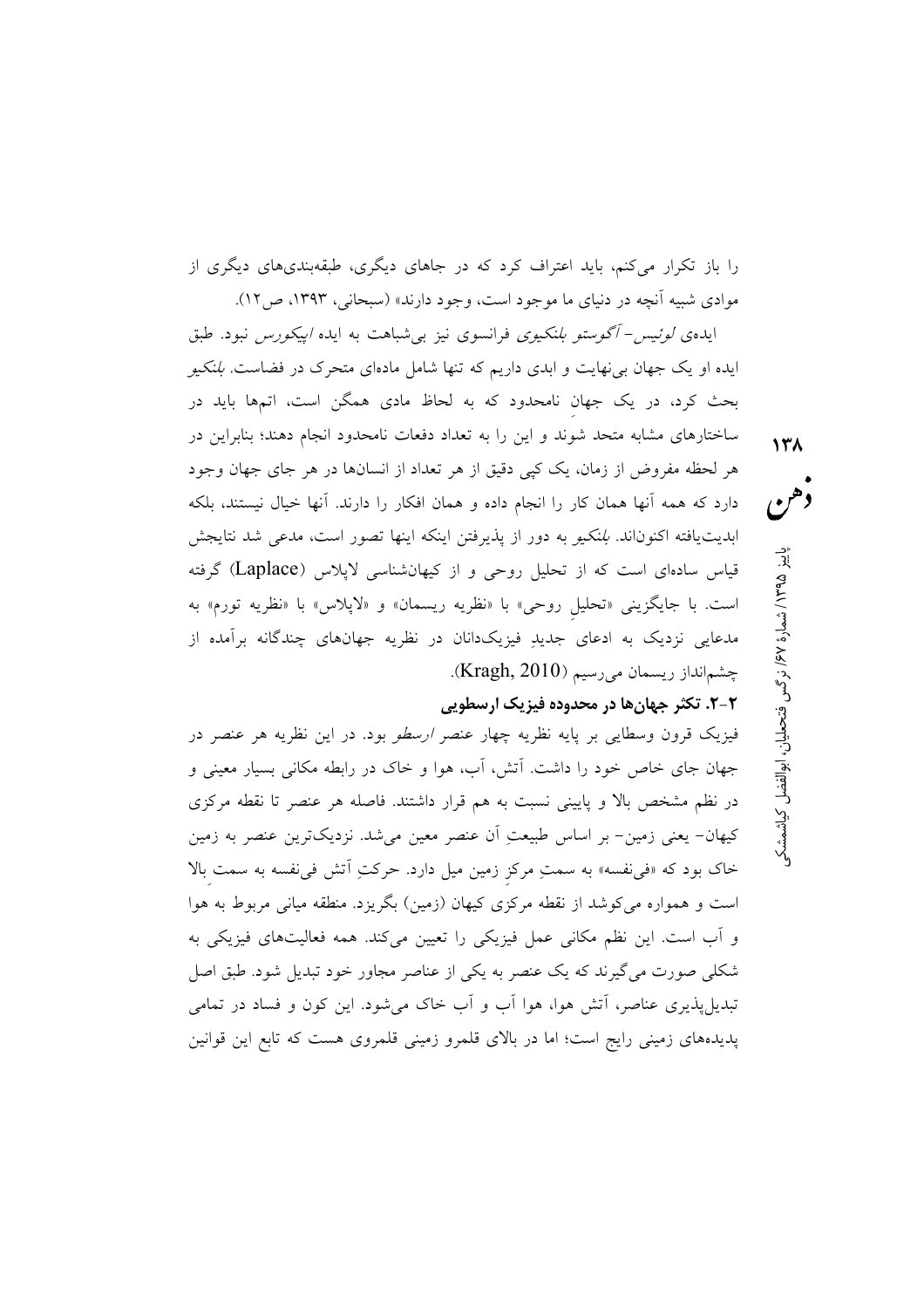نیست. ماهیت ماده آسمانی از عنصر پنجم است که اساساً متفاوت از چهار عنصر زمینی است. عنصر پنجم کون و فساد ندارد، بلکه تنها حرکت دارد و آن هم کاملترین نوع حرکت، یعنی حرکتِ دایرهای. سیستم فیزیک ارسطویی چنین بود که تا قرون وسطی نیز مسلط بو د.

این تفکر به مشرق زمین نیز راه یافته بود و از میان متفکران مسلمانی که به این اندیشه نزدیک بود، میتوان *ابن سینا* را نام برد. *ابن سینا* معتقد است، خدا از طریق یک ضرورت  $149$ عقلانی می آفریند و بر اساس این ضرورت، معرفت سابق الهی بر جمیع وقایع را بیان میدارد. پس کل جهان امری ممکن است، اما با فرض وجود خدا، واجب می شود و این وجوب از خدا افاضه مي گردد. *ابن سينا* بين وجود خدا (واجبالوجود) و وجود عالم (ممكن|لوجود) تمايز قائل شده است، اما در تكوين عالم به نوعي پيوستگي بين خدا و جهان معتقد است. او نظامی را شکل داد و کوشید صفات خدا از جمله علم، خلقت و اراده را از وجود لایتغیر و بسیط او بیرون آورَد و نشان دهد که صفات جزو حقیقت وجود او هستند. به باور *ابن سینا، خدا* به عنوان خالق قدیم، پیوسته ماده را با صور جدید ترکیب می کند و عالم را در گذشته و در زمانی معین نیافریده است. او به نامتناهی بودن زمان معتقد بود و وجود زمان را وابسته به حرکت میدانست (نصر، ۱۳۷۷). *ابوریحان بیرونی،* دانشمند هم عصر این سینا که دارای فلسفه طبیعی خاص خویش بود از جهاتی با جهان شناسی ارسطویی موافق نبود. او ضمن نامههایی که به ابن سینا می نویسد با طرح سؤالاتی درباره فلسفه طبیعی *ارسطو بر وجوهی از آن ایراداتی وارد می کند. بیرونی* در این میان از تعدد جهانها دفاع می کند و با نظر *ارسطو* که فقط به وجود یک عالم معتقد بود، مخالفت می ورزد. او در پنجمین پرسش از *ابن سینا* آورده است: گروهی از حکما بر این عقیدت بودهاند، ممکن است عالمی دیگر موجود باشد و أن عالم با این عالم در طبیعت مختلف باشد. چه زیان دارد که عالمی موجود باشد، مخالف این عالم یا اَنکه با این عالم در طبیعت متفق و در جهات حرکات مختلف باشد، ولی برزخی در بین اُن دو عالم باشد که هر یک از دیگری محجوب ماند. *ابن سینا* در پاسخ، وجود جهانهای دیگری را که بهطورکامل با

وابستگح نظریههای چندجهانی به افق مفهومی نظریهپردازار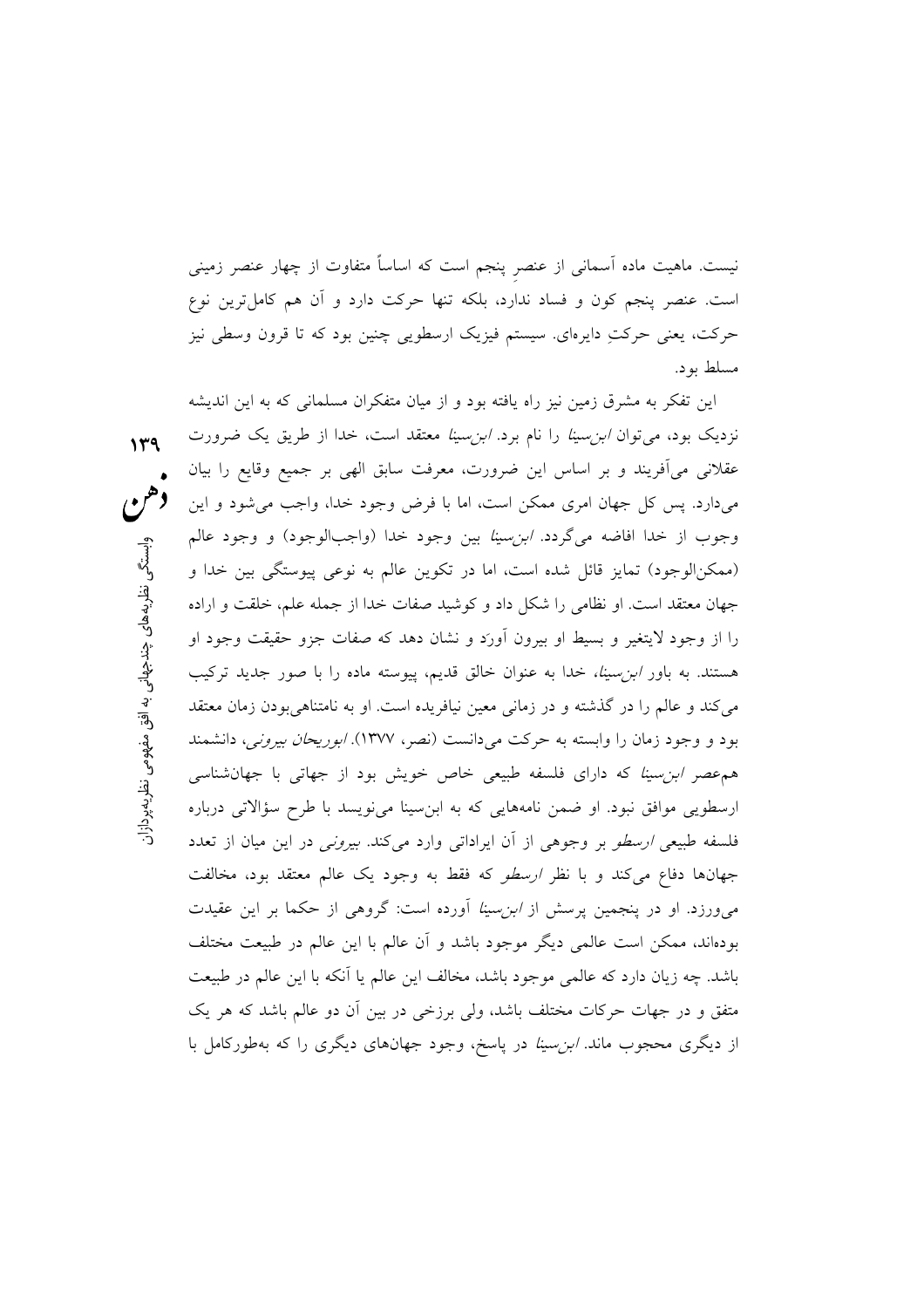این جهان متفاوت باشند، بهطورضمنی میپذیرد؛ اما از نظریه ارسطویی مبنی بر اینکه جهانهای دیگر نمیتوانند با عناصر و ماهیتی یکسان با این جهان وجود داشته باشند، دفاع می کند. او بیان می کند، ارسطو درباره وجود جهانهای متعددِ سراسر متفاوت با این عالم، سکوت کرده است؛ اما با گروهی که به وجود عوالمی با نوع و طبیعتی یکسان، اما در عین حال مغاير و متباين با اين عالم معتقدند، مخالفت ورزيده است. نزد أن گروه عوالم مطلق ممکن بوده و این عالم یکی از آن عوالم مطلق است و آنچه در مقام امکان است، ایجادش در قدرت خدایی واجب میشود و وجودش لازم میگردد و لذا تعدد جهانها واجب می شود. *ارسطو* در کتاب السماء و العالم عقیده این گروه را نکوهش کرده و استدلال آنها را باطل شمرده است. *ارسطو* سه دلیل بر رد وجود چندجهانی ارائه میدهد: نخست آنکه اگر قرار باشد جهانی شبیه آنچه ما در آن زندگی میکنیم، با طبیعت یکسان- و طبیعت یکسان در نظر *ارسطو*، یعنی برقراربودن اصل حرکت خود به خودی به سمت حیز طبیعی-موجود باشد، با توجه به میل طبیعی اجرام به جایگاه اولیه خود، اجرام آن جهان میباید ابتدا در این عالم ساکن بوده باشند و سیس توسط یک نیروی خارجی- بهطورسری- به مواضع طبیعی شان (حیزهای طبیعی) در عالم دیگر منتقل شده باشند؛ بنابراین به سبب یکسانی طبیعت باید زمانی متحد و مجتمع بوده باشند؛ اما از سوی دیگر بنا بر شرط تباین عوالم، هيچگاه نبايد اجتماع و اتحاد داشته باشند؛ دومين دليل اين است كه اجرام و عناصر در عوالم دیگر به صورت غیرطبیعی (قسری) جایگزین شدهاند و قسر دایمی نیز محال است؛ بنابراین زمانی باید آن مکانهای غیرطبیعی را ترک گفته، در مکانهای طبیعی خود جایگزین شوند. این موضوع با فرض اولیه یکسانی طبیعت منافات دارد؛ زیرا لازم میگردد عناصر أن عوالم با عناصر اين عالم هم غير مجتمع و هم مجتمع باشند! اما سوم آنكه هيچ علت جسمانی و غیر جسمانی برای این حرکتِ خلاف طبیعی وجود ندارد. نبود علت جسمانی به این دلیل است که حالت طبیعی اجسام این عالم سکون است و فرض جسمی خارج از اين عالم نيز غيرممكن است. عوامل غير جسماني، چون «طبيعت»، «عقل»، «علت اولي» نيز خود مايه انتظام و استقرار نظام هستند و حركت خلاف طبيعي از آنها به وجود

 $15.$ 

دهن

پاييز ۱۳۹۵/ شمارة ۶۷/ نرگس فتحطيان، ابوالفضل كياشمشكې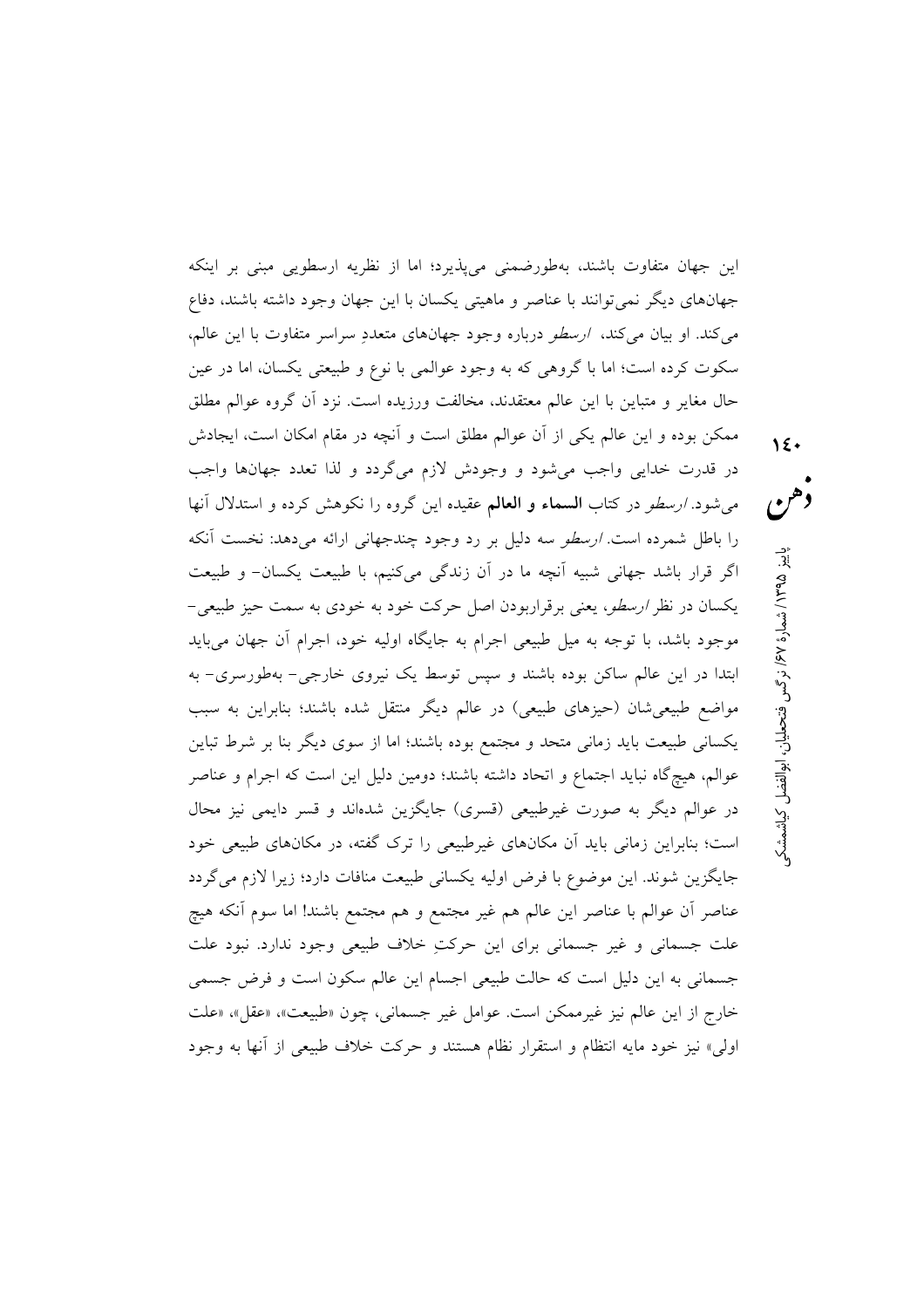نمي[يد. بهعلاوه اين حركت بهطوراتفاقي نيز نمي تواند صورت گرفته باشد. *ابن سينا* طبق این ادله *ارسطو* نتیجه میگیرد که وجود جهانهایی که در طبیعت با این عالم توافق داشته باشد، غیرممکن است؛ اما *ابوریحان* این پاسخ را قانع کننده نمیداند و وجود جهانهای متعدد را ممکن میداند. او معتقد است، خدایی که قادر است عوالمی به جز این عالم را ابداع نماید، قطعاً می تواند جایگاهی جدا و متمایز برای هر یک ایجاد نماید. در این صورت تمامی اشکالاتی که *ابن سینا* در نفی چندجهانی برشمرده است، همگی از بین میروند. اما مخالفت صریح *ابن سینا* با وجود جهانهای دیگر با عناصر و ماهیتی یکسان با این جهان ماست. او در ابتدای پاسخ به *ابوریحان* آورده است: «باید دانست که گروهی گفتهاند سوای این عالم جسمانی عوالمی است که سرایا با این عالم اختلاف دارند، *ارسطو* را با این گروه سخن نیست و از رد و قبول آن یکسره خاموش است» \* (سبحانی، ۱۳۹۳ (ب)). بر این اساس دلایل ابن سینا برای پذیرش نوعی جهانهای مشابه و رد وجود جهانهای نامشابه بر پایهی فیزیک ارسطو و نظریاتاش صورت می گیرد. ابن سینا تکثری را دربارهي جهانها مي پذيرد كه با فيزيک ارسطويي منافاتي نداشته باشد. بيروني نيز بر اساس اصل فیضان می(ندیشد و لذا با ابن سینا مخالفت کرده و وجود جهانهای مشابه را نیز ممکن مے داند.

 $151$ 

دهن

وابستگے

نظریههای چندجهانی به افق مفهومی نظریهپردازار

## ۲-۳. تکثر (متافیزیکی) جهانها بر پایه تمایز معقول و محسوس

علاوه بر تکثرهای فیزیکی که در طول زمان از دیدگاههای متفاوت برای جهان قایل شدند. تمایز متافیزیکی جهانها نیز که به نوعی کثرت متافیزیکی میانجامد، قابل بررسی است. شاید قدیمیترین تمایز متافیزیکی را بتوان در دیدگاههای *افلاطون* جستوجو کرد. مشخصه بارز بینش *افلاطون* از جهان، تقسیم أن به جهان محسوس (پدیدارها/ مرئی) و

<sup>۔&</sup>lt;br>\* از دیگر فلاسفه مسلمان که چندجهانی را ممکن می داند، *مطهری* است. او می نویسد: «در گذشته، جهان جسمانی را از نظر ابعاد غیرمتناهی میدانستند. به قول *یاسکال* "جهان کرمای است که مرکزش همه جاست و محیطش هیچ جا"». در این دید، جهانی دیگر غیر از این جهان تصور ندارد؛ ولی اگر جهان را متناهی و محدود بدانیم، وجود جهان دیگر قابل تصور است» (مطهری، ۱۳۸۹، ص۱۰۱۷).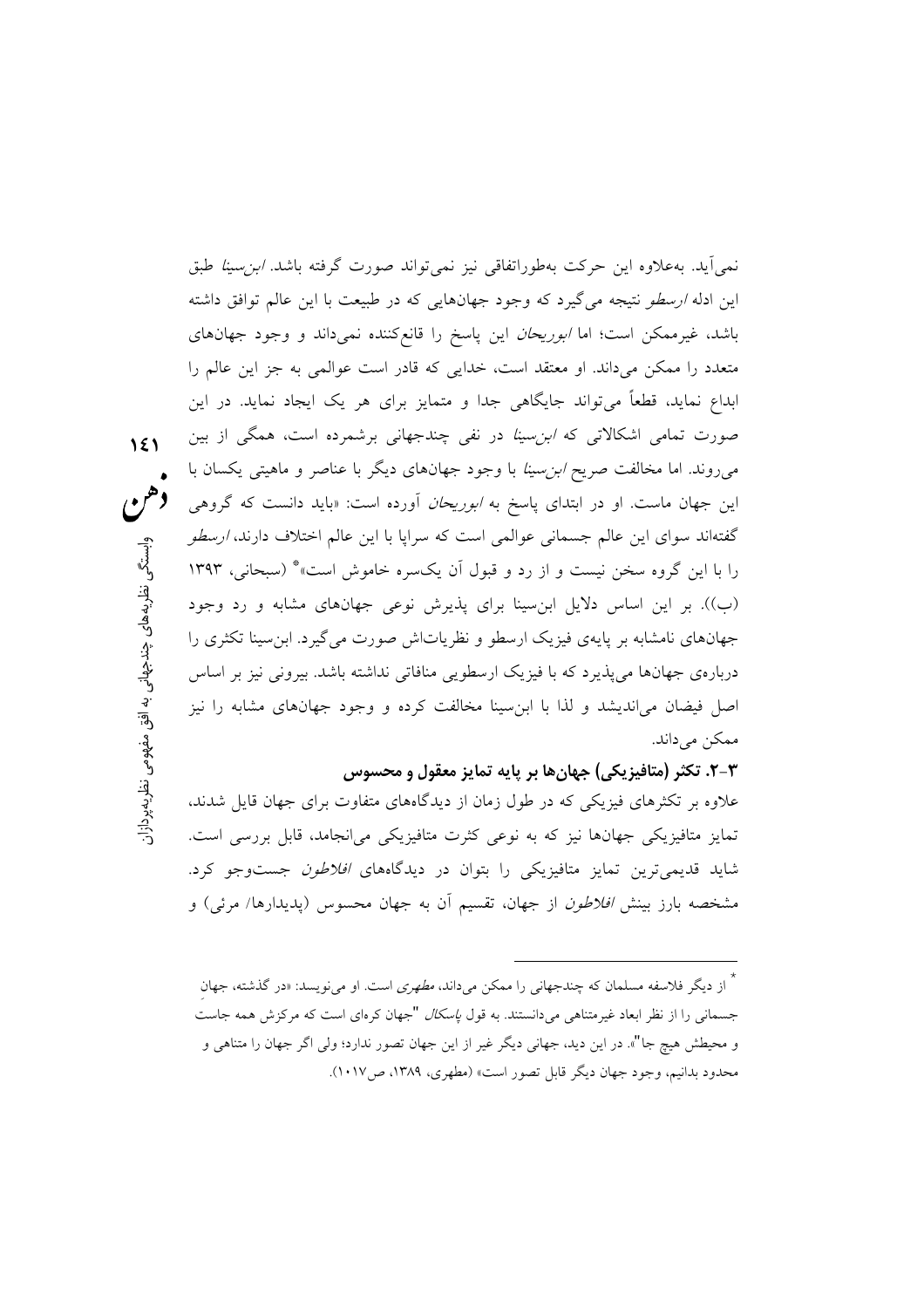جهان معقول (ايده ها/ مُثل/ نامرئي) بود. اين دو جهان، در يک سطح نيستند؛ يکي اوراتون است و دیگری نویتون. دو جهان در تقابل که قابل مقایسه نیستند. هر چیزی را که به یکی از آن دو نسبت دهیم، باید از دیگری سلب کنیم. پدیدار، متغیر و سیال است. در مقابل ایده، پایدار و تغییرناپذیر است. پدیدار هرگز یکی نیست، ولی ایده پیوسته در این همانی با خود است. در جهان پدیدارها هیچ چیز، هستی حقیقی ندارد و همساز نیست. بر همین اساس شناخت و عقیده از هم متمایزاند. شناخت به امر ثابت است که تعلق می گیرد و عقیده به توالی محض ادراکهای حسی. تمامی فلسفه عبارت است از شناخت این تقابل. پدیدار (نمود/ فنومن) و ایده (بود/ نومن) را تنها از طریق اندیشه می توان به هم مرتبط کرد. جدایی این دو جهان همیشگی است.

يس از آن *فلوطين و* نوافلاطونيان كوشيدند عقايد اصل*ي افلاطون و ارسطو* را تلفيق کنند؛ اما کار آنان چندان موفق نبود. در سیستم نوافلاطونی حتی بیشتر از خودِ *افلاطون* بر تقابل جهان افلاطوني تأكيد مي شود. در نظر نوافلاطونيان طبق اصل فيضان، امر مطلق پیوسته امری اصیل و خالص است که به واسطه پُری خود سرریز شده، بر اثر آن جهان سلسله مراتب تا پایینترین رتبه، یعنی ماده بی شکل، شکل میگیرد. این گفته *افلاطون* که امر نیک «فراسوی هستی» قراردارد، بر فلوطینیان بسیار تأثیر گذاشت.

در برداشتِ قرون وسطایی از خدا و جهان نیز تمایز فوق به چشم می خورَد. در آثار د*يونيسيوس مجعول (*Pseudo -Dionysius)، مسئله سلسله مراتب با تمامي وجوه متافیزیکی فرضیات و تبدیل شدنهای چند لایه خود عرضه شده است. *دیونیسیوس* درباره سلسلهمراتب اسمانی و کلیسایی اثری نگاشته است که بر اعصار بعدی و نویسندگان و متفكران قرون وسطى تاثير گذاشت. مهمترين ويژگي تفكرات فلسفى–بهويژه نوافلاطوني– که به مسیحیت انتقال یافت، مفهوم و تصویر کیهان درجهبندیشده (دارای سلسلهمراتب) بود. جهان به جهان زیرین و جهان برین، یعنی به جهان محسوس و جهان معقول تقسیم می شد. دو جهانی که نه تنها در تقابل با هماند، بلکه سرشتشان متقابل و نافی یکدیگر است؛ اما پیوندی روحانی بین این دو برقرار است. از جهان برین- که قلمرو خدا و

دهن پاییز ۱۳۹۵/ شمارهٔ ۶۷٪ نرگس فتحطیان، ابوالفضل کیاشمشک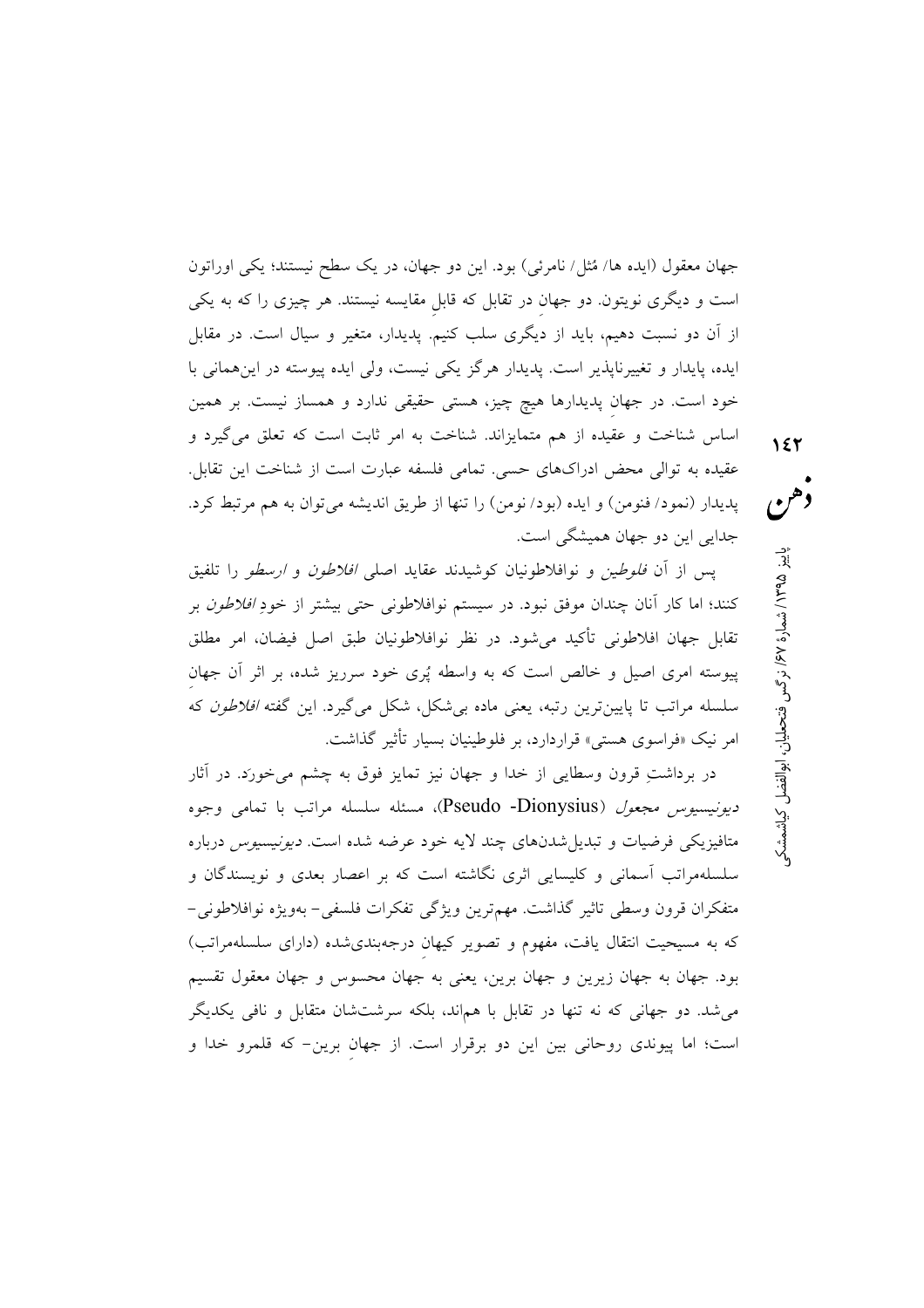صورتِ مطلق است- تا جهان زیرین، میانجیها یا واسطههای بیپایان وجود دارند. از همین واسطهها، امر نامتناهی بر امر متناهی تجلی میکند و امر متناهی نیز از راهِ این واسطهها به امر نامتناهی باز میگردد. این نردبان پلهپله که از آسمان به زمین می رسد و دوباره از زمین به آسمان بر میگردد، در آثار *دیونیسیوس* سیستماتیک توصیف و تصویر شده است. جهان معقولاتِ محض و قدرتهای اسمانی بین خدا و انسان حائلِاند. همه هستی به درجات مختلف از خدا «صادر» میشود و دوباره در او جمع شده و به هم می پیوندد (ایلخانی، ۱۳۹۰، ص٥٥٥). بدینترتیب تمایز و جدایی بین امر محسوس و معقول عاملی برای نوعی کثرت متافیزیکی جهانها بود که از اندیشههای *افلاطون* ریشه یافته و میتوان آن را در اندیشههای دیگران نیز یافت.

## ۲-٤. تکثر جهانها بر پایه نامتناهیبودن کیهان

از دیگر پایههای فکری که تکثر جهان را در ذهن اندیشمندان شکل میداد، نامتناهیدانستن کیهان بزرگ بود. پذیرفتن بیکرانگی کیهان، مقدمهای برای فرض وجود جهانهای دیگر است و ازمیانرفتن نگرش بطلمیوسی و زمینِمرکزی، با ازمیانرفتن ارجحیتِ این بخش از محیط کیهانی ما و لذا ازبینِ رفتن ضرورت تکجهانی همراه بود.

در رنسانس، مفهوم چندگانگی جهان بهطورعمده در کیهانشناسی *جوردانو برونو* منعکس شد و از آن زمان در تصورات کیهانشناسی رایج است. *برونو* بر این باور بود، جهان در مقیاس بزرگ نامحدود است و شامل شمار نامحدودی از جهانهای کامل یا سیستمهای خورشیدی است که برخی از آنها بهطورکامل از جهان ما جدا هستند. پایه این اندیشه در *برونو* نامتناهیدانستن جهان بود که در آن زمان اندیشهای نامانوس و نامتعارف بو د.

اندیشه جسور ب*ی ک*رانگی کیهان پیش از *برونو* در آثار دیگران آمده بود. اندیشههای *نیکولاس کوزایی (*Nicolas of Cusa) در قرن پانزدهم، کانونی واقعی درباره بی کرانگی جهان است. نظریات او سبب بههمریختن جهان سلسلهمراتبی شدند. او کیهانشناسی قرون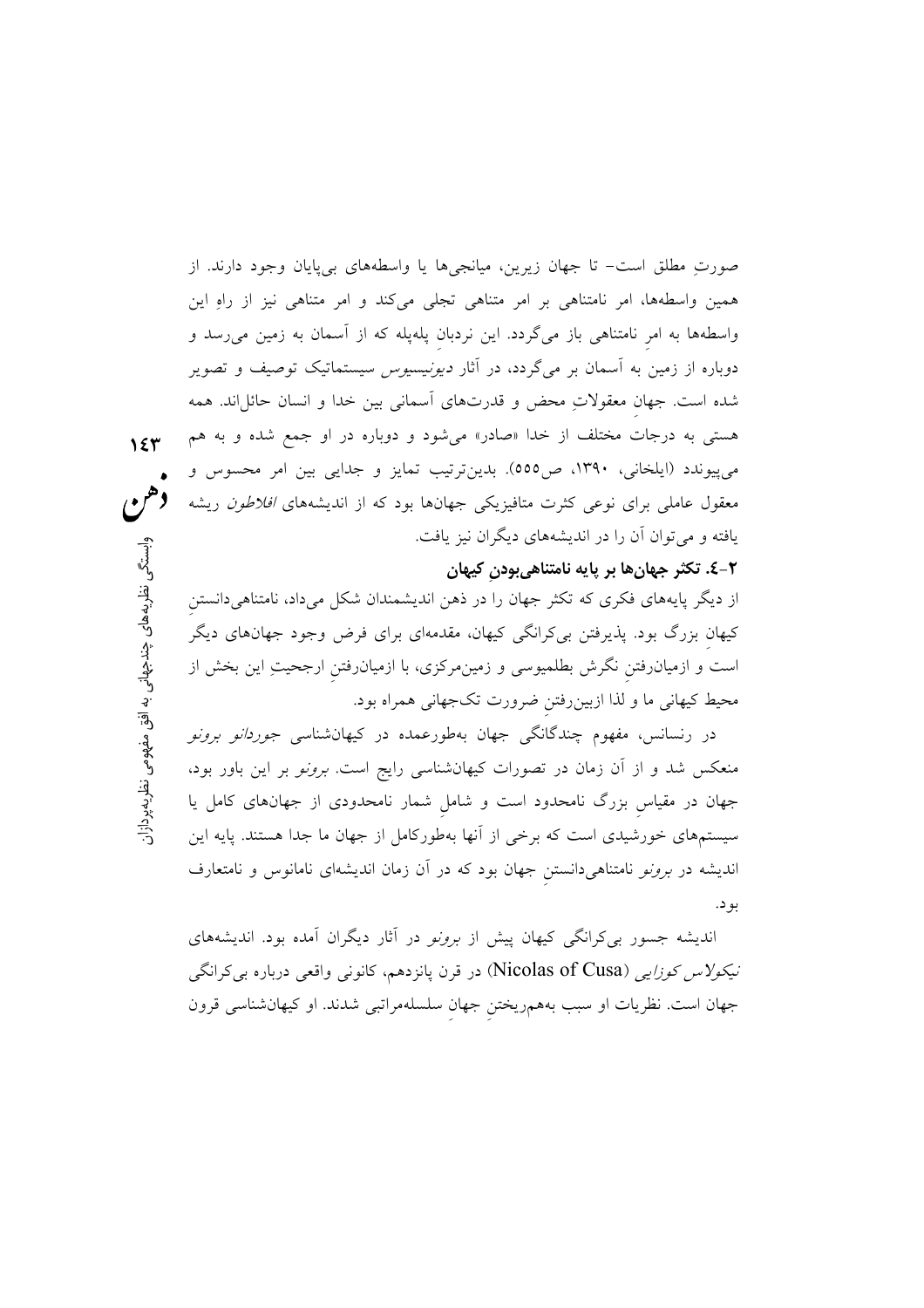وسطی را متحول کرد. دو ایده اصلی کوزایی مفهوم «نادانی دانسته»\* و ایده «سازگاری تضادها» بود. *کوزایی* تحت تأثیر *مایستر اکهارت (*Meister Eckhart) و *دیونیسیوس مجعول* بود. در کیهانشناسی *کوزایی* به جای سلسله نردبانی ارسطویی عناصر، این گزاره *آناکساگوراس می نشیند که در جهان مادی «هر چیزی در هر چیزی هست». طبق اصل* «نادانی دانسته کوزایی» بیهوده است به جستوجوی نقطه مرکزی فیزیکی برای جهان باشیم. در نظم کیهان*ی کوزایی* نه بالای مطلقی هست و نه پایین مطلقی. هیچ جسمی نه به خدا نزدیکتر است و نه دورتر، بلکه همه اجسام بی واسطه در خدایند. بهاینترتیب به جای آن جهان کران.مند قرون وسطایی که در کل سازگار بود و به جای ساختار سلسلهمراتبی فضا که نردبانی از مراتب کمال و شرافت را رقم میزد، کیهانی بی کرانه نشست که وحدت و تشخصش وابسته به مقامش در سلسله طبیعی کائنات نبود، بلکه در اثر تشابه ذاتی عناصر بنیادینش بود و فضای ارسطویی که مجموعه مکانهای متمایز بود، با فضایی ممتد و بي پايان و يکنواخت جايگزين شد.

در اندیشهی *کوزایی مر*کز عالم بر محیط آن منطبق است. این مرکز بر «پیرامون» و محیطِ دایره است. هم ابتدا و هم انتهاست، لذا جز در هستی مطلق یا خدا، نیست. *کوزایی* بهطورمستقیم جهان را بی نهایت نمی،نامد؛ اما آن را کراندار نیز نمی شمارد؛ چون اگر کراندار بود و دارای کانون و محیط بود، باید نسبت به امر دیگری کراندار و محدود می شد؛ یعنی باید بیرون جهان چیزی در فضای دیگری وجود داشته باشد تا جهان نسبت به آن کراندار باشد که ممکن نیست (کویره، ۱۹۵۷، ص۲٤). *کوزایی* بنا بر نسبی(نگاری از فضا و حرکت و جهت، به این نتیجه رسید که جایگاه ناظر در مشاهده او از آسمان موثر است و لذا هر ناظری تصویری از جهان می بیند و هیچ تصویری مطلق نیست و هر کدام نسبی است (کاسبرر، ۱۹۶٤، ص۱۷-۱۰۹).

دهن پاییز ۱۳۹۵/ شمارهٔ ۶۷٪ نرگس فتحطیان، ابوالفضل کیاشمشک

<sup>\*</sup> طبق «نادانی دانسته» شناخت گرچه می تواند پیش رود، تنها قادر خواهد بود به هدف و غایتی نسبی برسد (كاسيرر، ١٩٦٤، ص٥٨).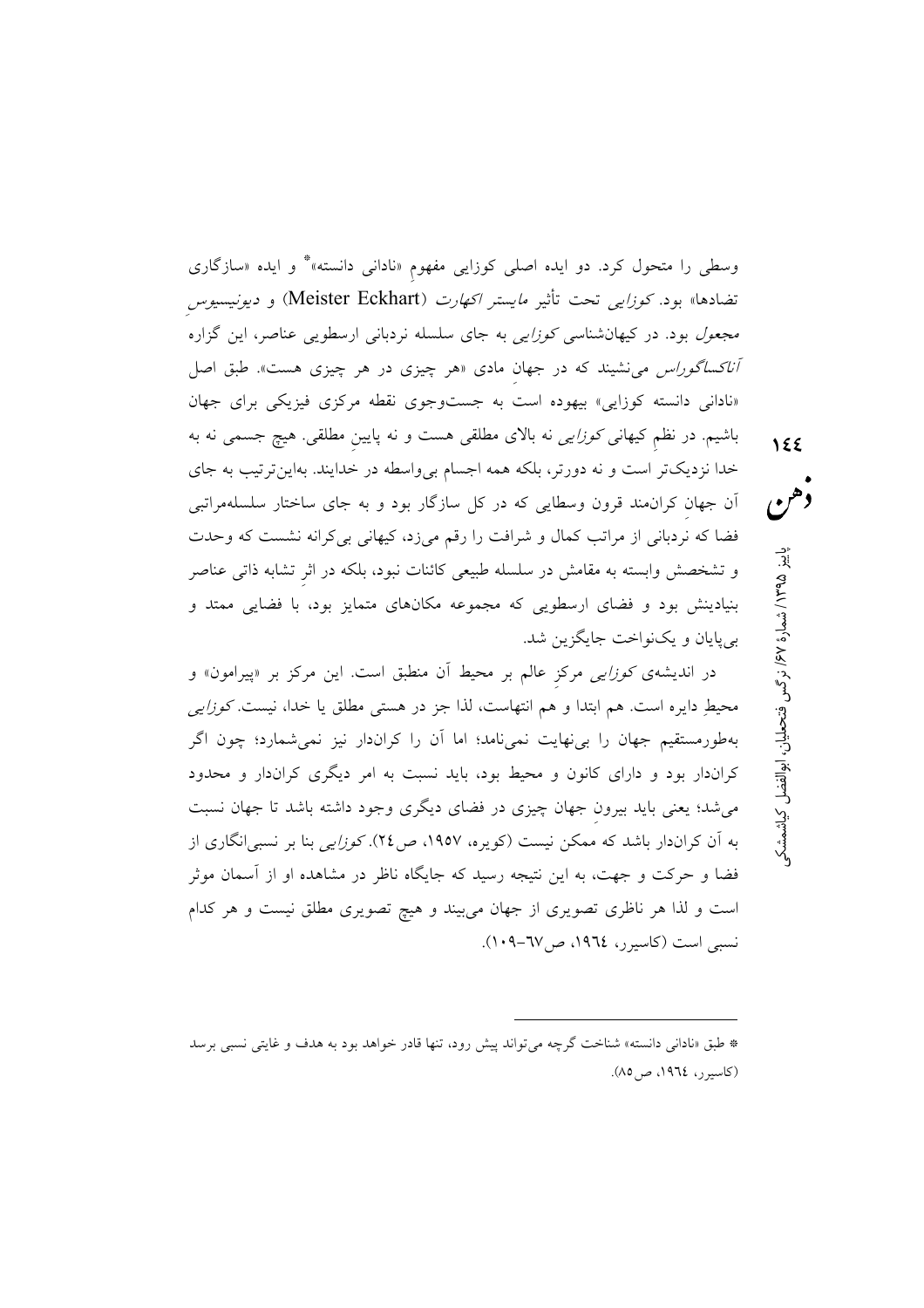یس از *کوزایی* شاگرد او *جوردانو برونو* اندیشه او را با جسارتی بیشتر یی گرفت. در نگاه *برونو «جهان نامتناهی است». هرچه هست ج*ز همنشینی اجرام در کنار یکدیگر نیست. علت و مبدأ جهان لاحد و بیٍمنتهاست و این بیِکرانگی به ضرورت، هم،عنان ماده عالم و چند و چون ان نیز هست. «بی شک حتی نیم استدلال نمی توان یافت که بگوید چرا باید کیهان مادی را کرانهند دانست و در پی اَن شمار اخترانش را متناهی به شمار آورد» (کویره، ۱۹۵۷، ص ۵۱–۵۲). *برونو* در کتابش با عنوان **درباره گیتیها و جهانهای بی کران** مي گو يد:

تنها یک فضای عام و یک پهنه پهناور در کار است که می توان به راستی خلئش نامید: در او بی شمار کرههایی از همینگونه که ما بر آن میزییم، هستی یافتهاند و ما همین فضا را بی کران می دانیم؛ چه عقل که سهل است، حتی ادراک حسی از او یا گوهر طبع او، کمترین نشانی از پایانپذیری|ش نمي دهد (همان). «شيئي كه نامتناهي است كانون و كرانه را بر نمي تابد و آن کس که به تهی بودن فضای خلأ و یا اتر بی منتها باور دارد... این فضا را قرارگاه آن اجرام بی شماره میداند که از زمین یا زمینها گرفته تا خورشید یا خورشیدها، جملگی در اثنای گردش به گرد مرکز خود در فضاهای محدود کرانمند، به راستی در این فضای بی کران سیر میکنند (همان، ص۵۷).

با اینکه در حکمت مدرسیان، خدا جهان نامتناهی نیافریده است، زیرا مخلوق نامتناهی ناممکن است، اما *برونو* در مخالفت کامل با آنان معتقد بود «نه یک خورشید که ب<sub>ی</sub> شمار خورشیدها و نه یک زمین که هزاران از آن در شمار بیپایانی از جهانها» (همان، ص٥٤) وجود دارند. او اصل دلیل کافی را در سخن از فضا و کیهان ممتد به کار میبندد و معتقد است، جهان ب<sub>ی</sub>کران ممکن است پس به یقین موجود است. «پس هم بزرگی کیهان قابل اندازهگیری نیست و هم جهانهای موجود در آن بی شمارند» (همان، ص ٦٠).

ت*وماس ديگ*ز (Thomas Digges) (١٥٤٦–١٥٩٥) رياضي دان و منجم انگليسي نيز در کتابش **سخنی دربارهی اجرام علوی** بر پایه کهنترین رأی *فیثاغورس حک*یم میگوید: «سپهر ثوابت شعاع خويش را تا بي منتها ادامه داده» است و اختران بي شمار در فاصلههاى

وهن وإستنگم ، نظریههای چندجهانی به افق مفهومی نظریهپردازار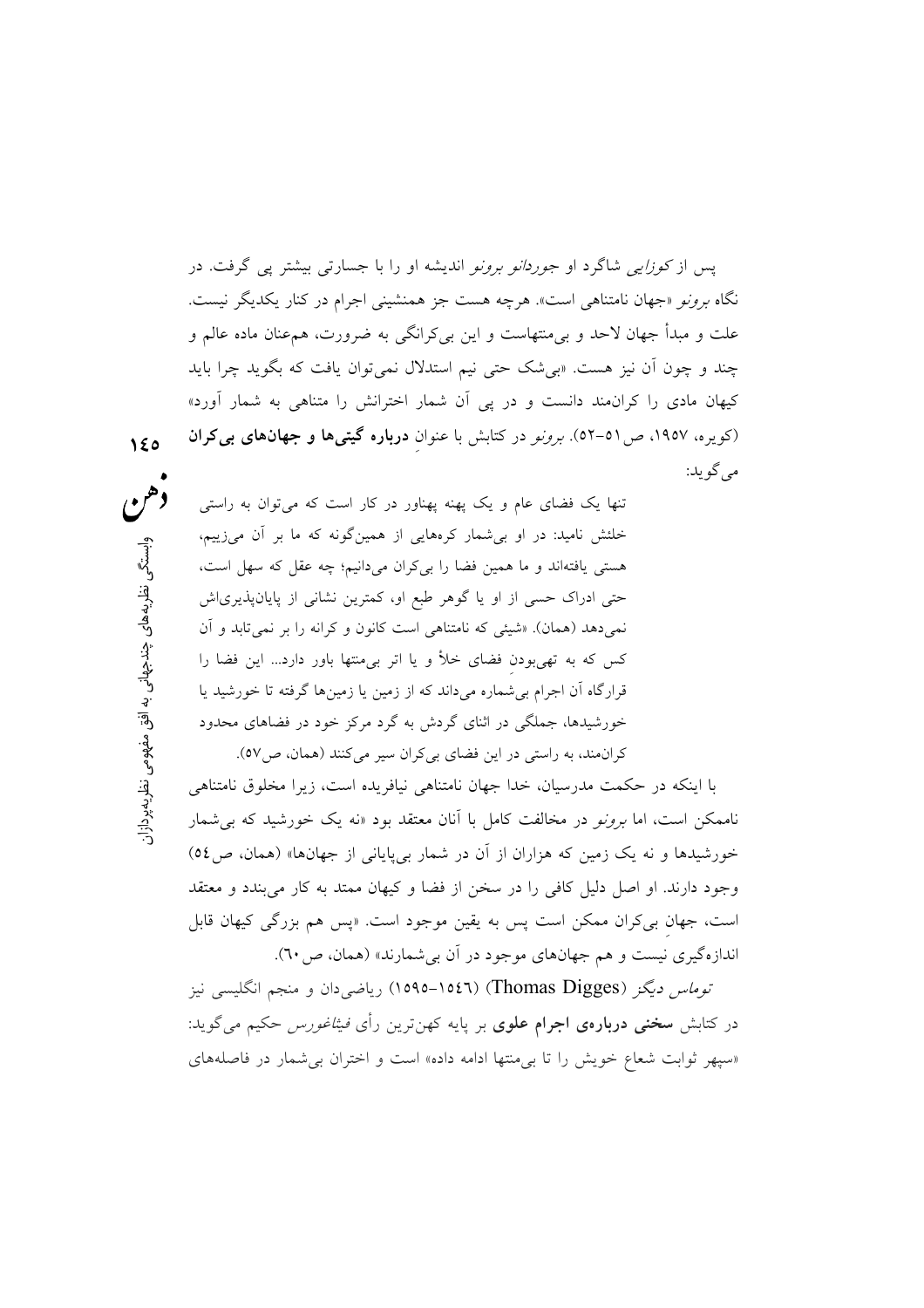گوناگون و نامحدود از کانون کیهان جای گزیدهاند (همان، ص٤٨). *گیلیرت* (Gilbert)، شاگرد *کپلر*، نیز متأثر از *دیگز و برونو* از «امتداد نامتعین گیتی که کرانهاش نه پدیدار است و نه بازشناختني» سخن مي گويد (همان، ص١٧).

در نظر *لایب نیتس نیز جهانهایی* که خدا می توانست بیافریند، بی نهایت بودند. با این تفاوت که *لایب نیتس بین امکان و وجود تمای*ز قائل می شود و معتقد است، خدا تصمیم نگرفت أنها را واقعیت بخشد. از نظر او هر امر واقعی باید «دلیل کافی» داشته باشد که چرا واقع شده است و به جای آن چیز دیگری واقع نشده است. گرچه ما نمیٍتوانیم بهتفصیل و با جزئیات، تمام دلایل و جهات را برای وقوع حادثه ویژهای پی بگیریم، غالباً میتوانیم بعضی از آنها را کشف کنیم و اگر هر وقوعی را دلایل و جهات کافی معین نمیکرد، این عالم أشفته و بي نظم بود و– چنانکه *لايبنيتس* معتقد است– بهترين عالم ممکن نمي بود (پاییکن، ۱۹۲۳، ص۳۳۲–۳۳۳). لایب نیتس بحث کرد، خدا باید این جهان را از میان کثیری از حالتهای ممکن انتخاب کرده باشد و برای اینکه این جهان موجود ممکن باشد و بی نهایت جهان دیگر نیز به همان اندازه ممکن باشد، علت جهان برای استوارساختن یکی از آنها نیازمندِ توجه یا ارجاع به همه «جهانهای ممکن» است. بهطورکلی او به اصل معروف فیضان متوسل شد؛ ایده متافیزیکیای که بر اساس آن، هر چیزی که می تواند وجود داشته باشد، واقعاً وجود دارد يا آنچه ممنوع نيست، الزامي است ( Crowe, 1999,  $(p.28)$ 

س*ایمون نیوکام* ستارهشناس آمریکایی نیز میiویسد: «درست اطراف ما، اما در جهتی که نمی توانیم درک کنیم، … ممکن است نه تنها یک جهان دیگر، بلکه هر تعداد جهانهای دیگر وجود داشته باشد» (Newcomb, 1906, p.164). نامتناهی بودن جهان به عنوان پايهاي براي فرض چندگانگي آن در تفكرات *بولتزمن* نيز ديده مي شود. او مي نويسد: «اگر جهان را به قدر کافی بزرگ فرض کنیم، احتمال اینکه چنین قسمت کوچکی از آن- دهن پاییز ۱۳۹۵/ شمارهٔ ۶۷٪ نرگس فتحطیان، ابوالفضل کیاشمشک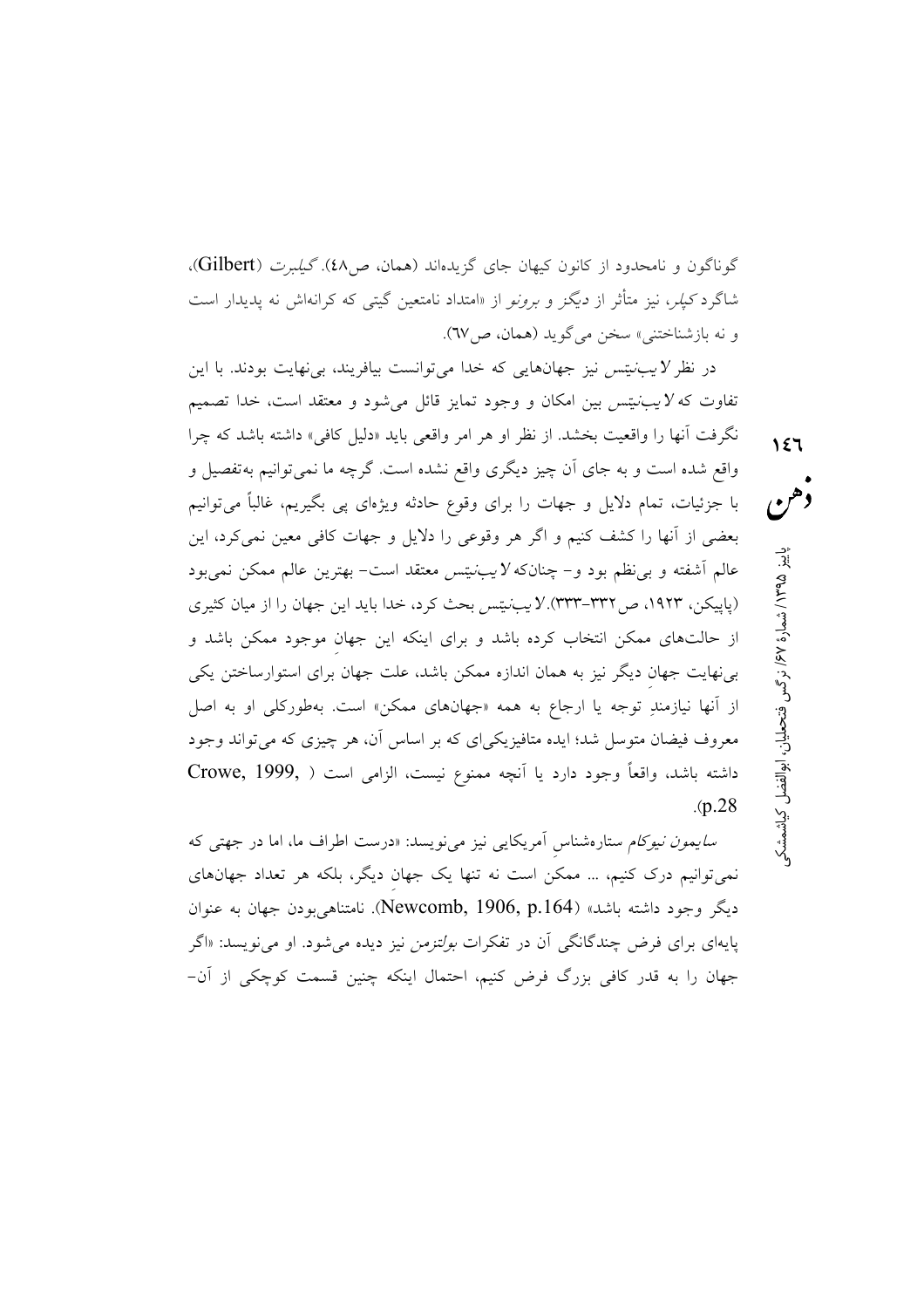چنانکه جهان کنونی ما هست- در حالت کنونی باشد، دیگر احتمال کوچکی نخواهد بود\* . (Boltzman, 1895, p.415)

اصل حاصل خیزی *نوزیک* نیز که یک ایده چندجهانی فلسفی است، به نوعی بر پایه نامحدوددانستن جهان یا وجود بنا نهاده شده است. *رابرت نوزک (*Robert Nozick) فیلسوف آمریکایی دانشگاه هاروارد فرض حاصل خیزی (Fecundity Assumption) را بدون ارجاع به اصل *کارتر* <sup>(\*\*</sup> برای انسان.حوری یا تفسیر چندجهانی مکانیک کوانتوم، معرفی میکند. طبق این اصل او به پرسش «چرا ما در جهان  $X$  زندگی میکنیم به جای جهان  $\rm Y$ » چنین پاسخ میدهد: هر دوی  $\rm X$  و  $\rm Y$  وجود دارند؛ ولی ما اتفاقاً  $\rm X$  را تجربه ميكنيم (Nozick, 1981, p.129). همه امكانها واقعيت دارند و جهان فعلى صرفاً جهاني است كه ما در آن ساكن!يم؛ چراكه وجود ما را ممكن مي سازد.

 $15V$ 

دهن

وابستگی نظریههای چندجهانی به افق مفهومی نظریهپردازار:

عليه واقعي بودن چنين بي نهايتهايي از قديم مخالفتهايي وجود داشته كه بيشتر مفهومی و منطقی است. دراینباره از زمان *ارسطو* بحث بوده و اجماع بر آن بوده که بی نهایتهای واقعی نمی توانند وجود داشته باشند. در موارد بسیاری رد بی نهایتِ فیزیکی یا واقعی ریشه در کلام داشته است به این عنوان که بی نهایت به عنوان یک کیفیت، تنها مختص خداوند است؛ برای مثال *آگوستین کوشی (*Augustin Cauchy)، ریاضی دان برجسته، به همین دلیل امکان یک بی $j$ هایتِ حقیقی را رد کرد. بعداً در قرن ۱۹ این پرسش مجدداً به روش اصیل توسط ریاضی دان آلمانی، *جرج کانتور*، در نظریهاش درباره اعداد نامتناهی آزموده شد. در طول دورمای از بحثها از ۱۸۷۰ تا ۱۹۱۰ امکان بی نهایتهای

<sup>\*</sup> البته در سناریوی چندجهانی ب*ولتزمن* جهانها فقط قسمتهای مختلفی از یک جهان واحد هستند و نه مکانهایی که به لحاظِ علّی جدا از هماند، اّنطورکه در ایدههای متأخر جهانهای چندگانه در نظر گرفته مے شو د.

<sup>\*\*</sup> اصل انسان محوری با تقریر *کارتر* بهطورمختصر چنین است: ما می توانیم تنها انتظار مشاهده چیزی را داشته باشیم که به شرایط ضروری برای حضور ما به عنوان یک مشاهدهگر مقید باشد ( Carter, 1974, .(pp.291-298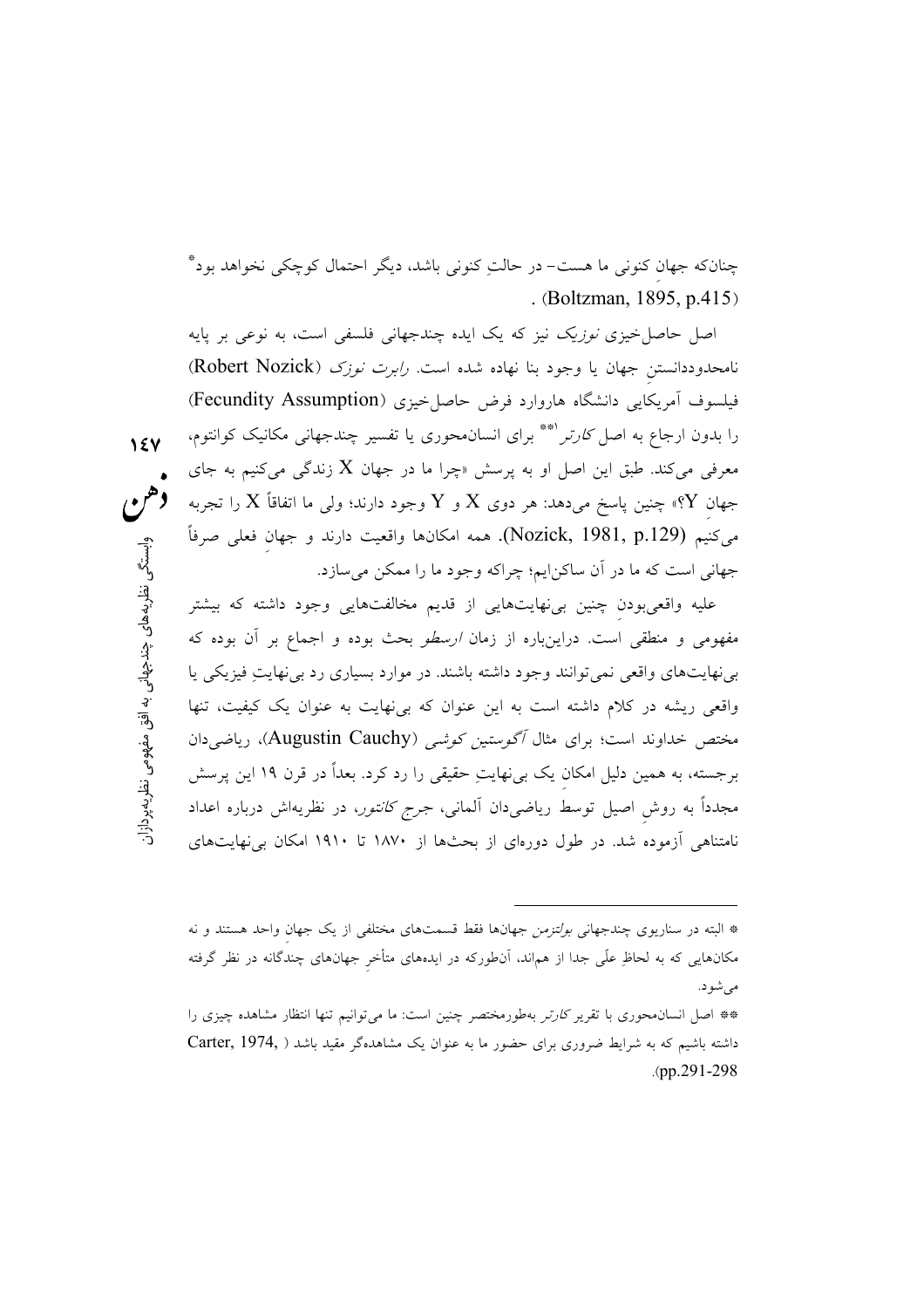واقعی، توسط دانشمندان، فیلسوفان و کلامدانان به دقت مورد بررسی قرار گرفت. فیلسوف كاتوليك، *كنستانتين گاتبرلت (*Constantin Gutberlet) درباره بيشتر آنها سخن گفت و نتیجه گرفت «این مطلقاً محال است که شمار اجسام سماوی یا اتمها بیiهایت باشد». مسئله یک جهان برنهایت، چه به معنای مکانی و مادی و چه به معنای زمانی، بهطورجدی توسط *الیس و دو همکارش کریشنر و استوجر (*Kirchner & Stoeger) پیگیری شد و أنان عليه يک مجموعه بي نهايت از موجوداتي از هر نوع (الکترونها، جهانها يا واحدهاي زمانی) بحث کردند. یکی از مخالفان *دیوید هیلبرت* (David Hilbert) است که در سخنرانی اش در ۱۹۲۵ نتیجه گرفت، «بی نهایت هیچ جایی در واقعیت یافت نمی شود؛ نه در طبیعت وجود دارد و نه پایهای برای تفکر عقلانی مهیا میکند»*. الیس و ه*مکاران در مقابل پیشنهاد کردند، یک جهان تختِ کیهانشناسی احتمالاً انتزاعی است و به شکل فیزیکی برقرار نیست (Kragh, 2011, p.12)؛ اما بسیاری از دیگر کیهانشناسان با مسئله بی نهایت مشکلی ندارند و اعتراض به آن را به لحاظ علمی بی ربط می دانند.

۳. وابستگي نوع تکثر جهان ها به افق مفهومي نظريهپردازان

طبیعت تنها به معنای أنچه هست، نیست و جهان تنها به معنای هر أنچه وجود دارد نمیباشد، «بلکه أن چیزی است که وجود دارد، چنانکه در ساختارها و مفاهیم بشری بازنمود میbیابد». طبیعتبی که ما از جهانها میشناسیم حاصل توأمان دانش و نگرش ماست؛ نه محصول صرفِ گفتمان است و نه بیbتأثیر از آن. معرفت و شناخت بشری همواره در نظریههای بشر نقشی پویا داشته است و از طرفی نظریهها را نیز مقید میساخته است. جهان تنها ساخته شیوهها نیست؛ اما به میزان قابل توجهی شامل شیوههای شناخت آن است؛ شیوهها و مفاهیمی که در هر افق تاریخی متفاوت است و از دانش و مفهومسازی اندیشمندان عصر خویش متأثر است. ممکن است برای ما امروزه غریب، دور از ذهن و ناملموس باشد که زمانی بشر مادةالمواد عالم را آب، یا آتش یا غیره می پنداشته است. به همان نسبت ممکن است زمانی برای اَیندهگان غریب بنماید که بشری بوده که در زمان دهن پاییز ۱۳۹۵/ شمارهٔ ۶۷٪ نرگس فتحطیان، ابوالفضل کیاشمشک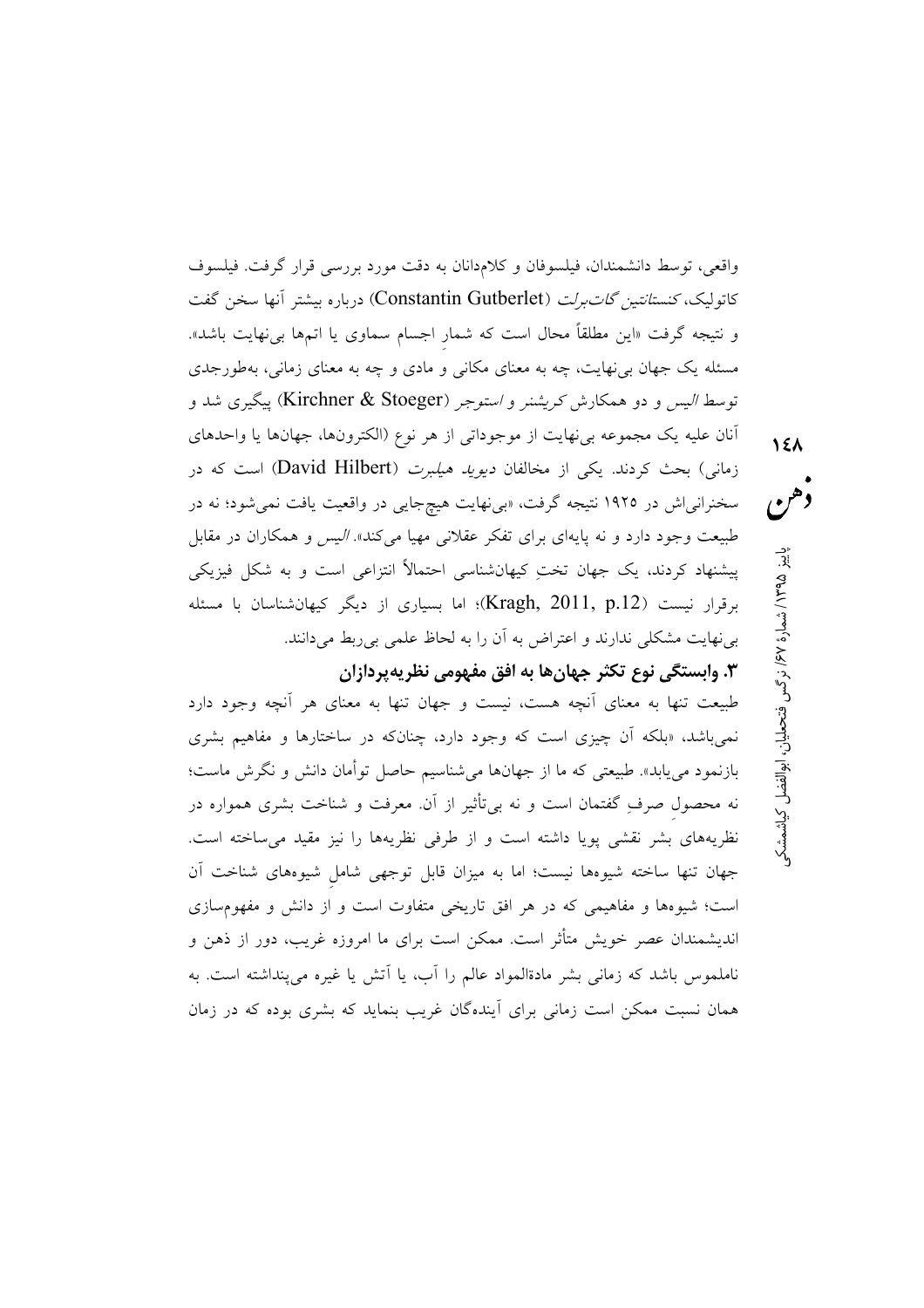خود، جهانی را مدل میکرده که بیش از نود درصدش را ماده و انرژی تاریک/ گم شده تشکیل میداده است.

شناخت ما از طبیعت همواره متأثر از پیشفررضها و بینش زمان،ان است. جهانی که می شناسیم شامل شیوههایی است که برای شناخت آن به کار میبریم. از این نظر میتوان چندجهانی *دموکریتوس را* با چندجهانی حاصل از چشمانداز ریسمان قابل مقایسه دانست. چنانکه دیدیم، برای اتمیستها جهان متشکل از اتمها بود. اتمها نیز نامحدود و بی پایان بودند. پس میتوانستند عنصر سازنده جهانهای بیشمار باشند. تکثر جهانها در دید *دموکریتوس حاصل تک*ثر و تنوع تعداد و نوع کنار هم قرارگرفتن اتمها بود. عنصر اصلی در این تفکر اتم بود و جهانها پیرامون آن شکل میگرفتند. طرفداران نظریه ریسمان با ابعاد جهان سر و كار دارند. فشردهسازي ١٠ بعد به ابعاد جهان ما مي تواند به تعداد حالتهای بسیاری صورت گیرد که هر یک معادل یک جهان متفاوت است. در نظریه *دموکریتوس بی*نهایتبودن اتمها پایه نظری برای تعدد جهانهاست و در نظریه چشم|نداز ریسمان، حالتهای متعدد فشردهسازی است که پایهای برای تکثر جهان است. اما نه فرض بی نهایتبودن تعداد اتمها و نه فرض فشردهسازی حالات، هیچ یک معیاری بیرون از نظریه ندارند و حاصل تجربه یا مشاهده نیستند؛ بلکه پیشفرضهایی هستند که برای شکل گیری نظريه الزامي اند و ممكن است در طول زمان نيز دستخوش تغيير و تحول شوند.

 $159$ 

وابستگي

، نظریههای چندجهانی به افق مفهومی نظریهپردازار

به این شکل، جهانها در اعصار مختلف وجود داشتهاند و از دل نظریات حاکم بر تفکر هر عصر بیرون می]یند و به عناصر فکری|ی که بر آنها تأکید میشود، وابستهاند. تفاوت و تمایز جهانها که موجب کثرت آنها می شود، به عنصری بستگی دارد که جهانها را متفاوت میسازد. این عنصر تمایزبخش از دل نظریه بیرون میآید و پیش از شناخت آن، جهان شناختهشده از آن منظر متكثر نبوده است. همچنین این عناصر تمایزبخش و متكثركننده در طول زمان و با تغییر نظریهها دستخوش تغییر، بازشناخت یا- حتی- منسوخ شدن هستند. نتيجه گيري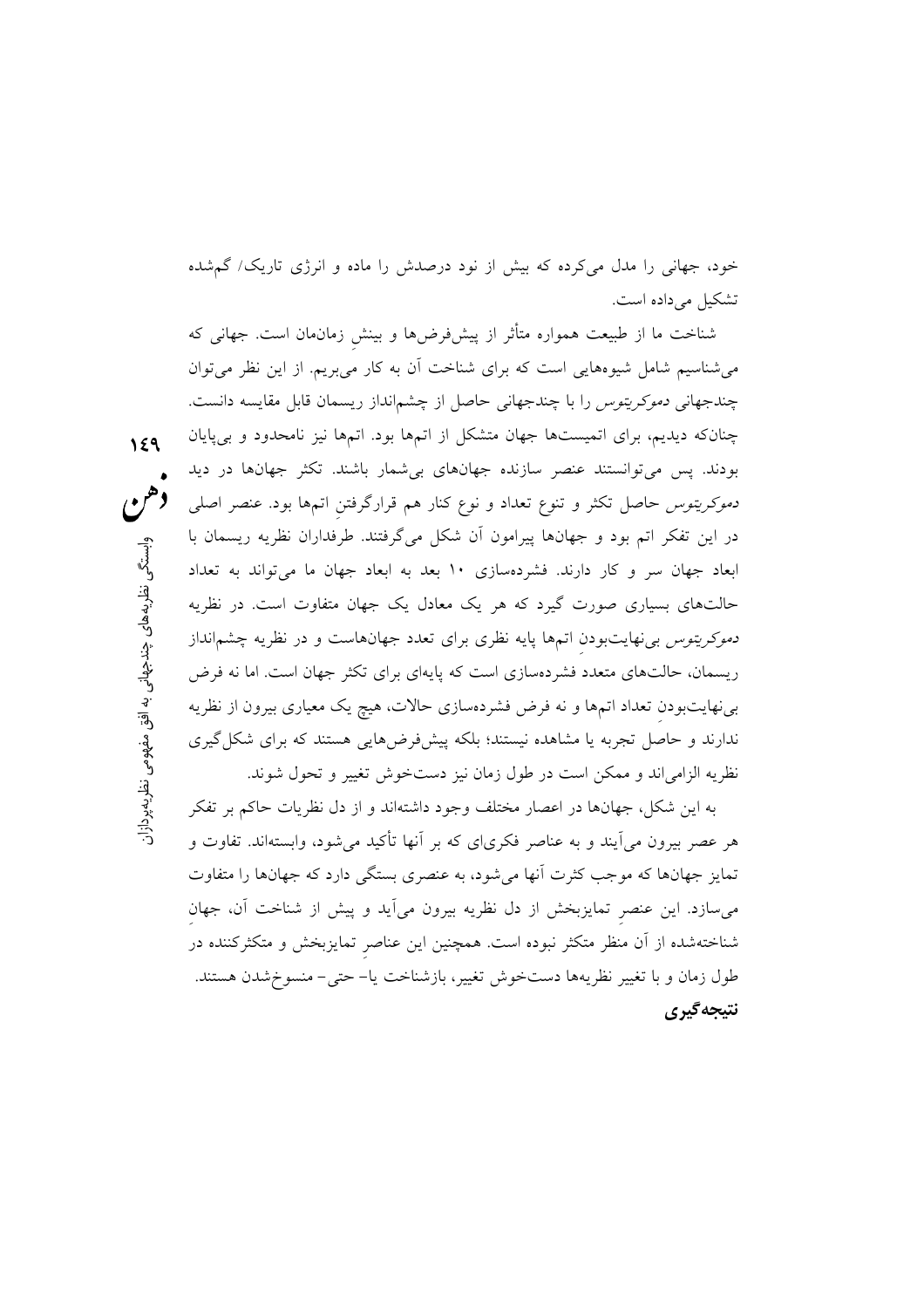در این مختصر کوشیدیم بحث جهانهای چندگانه و ایدههای گوناگون پیرامونش را مطرح کنیم. چندجهانی۵ای قدیم و معاصر را بهطورفشرده معرفی کردیم. از نخستین ایدههای چندجهانی صحبت و سپس شمایی کلی از چند ایده چندجهانی معاصر ترسیم کردیم و گزیدهای از برخی نظریات باورمندان به جهانها در فیزیک معاصر را آوردیم. سپس چند مورد خاص از نظریات چندجهانی را در اعصار مختلف به عنوان نمونه بررسی کردیم که از خلال این بررسی وابستگی جهانها به افق دید ناظر را می توان مشاهده نمود.

 $\lambda$ 

چنانکه دیدیم، در نظریه *دموکریتوس بی نهایت بودن اتمها پایه نظری برای تعدد* جهانهاست و در نظریه چشم|نداز ریسمان، ذرات، حاصل نوسان ریسمانها هستند. اینجا نظریه چشمانداز ریسمان است که با مقادیر متفاوت و متعدد برای ثابت کیهانشناسی به تعدد جهانها می انجامد. در نظریه *دموکریتوس ا*تمها نامحدودند و دلیلی برای محدودکردن آنها نداریم؛ لذا برای مصرف کل اتمهای نامحدود به جهانهای بسیار و نامحدود نیاز داریم. در نظریه چشمانداز ریسمان، دلیلی برای یکتافرض کردن حالات فشردهسازی نداریم؛ پس به جهانهای متعدد متوسل میشویم. شکی نیست که ریسمانها از اتمهای د*موکریتوس* پیچیدهترند؛ اما هر دو نیز به افق تاریخی و مفهومی نظریهپردازانش بستگی دار ند.\*\*

همانطور که توصیفات زبانی در یک زبان، تابعی از قواعد یا نظام دستوری آن زبان است، تاحدودی توصیفات ما از جهان نیز مرتبط با قواعد و مدلهای فیزیکی و ساختارهای مفهومی است که برای تجسم بخشیدن به جهان گسترش دادهایم. این به معنای اّن نیست که توصیفات ما واقع گرایانه نیستند، بلکه بدین معناست که اّنها همواره قسمتی از

دهن پاييز ۱۳۹۵/ شمارة ۶۷/ نرگس فتحطيان، ابوالفضل كياشمشكې

<sup>\*</sup> ممکن است در اینجا این اشکال مطرح شود که گرچه این شباهت درست است، اما ادعای متأخران این است كه نظريه ريسمان از نظريه *دموكريتوس* به واقعيت نزديك تر بوده، لذا علمي تر است. گرچه اين حرف ما را وارد مسئله واقع گرایی علمی و پیشرفت علم می کند، بحث ما در اینجا این نیست، بلکه می خواهیم به بُعدی از نظریههای علمی توجه دهیم که در گذر زمان دستخوش تغییر شدهاند و گرچه در عصری پایه نظریه چندجهانی در آن زمان دانسته شدهاند، اما در زمانی دیگر کنار نهاده شدهاند.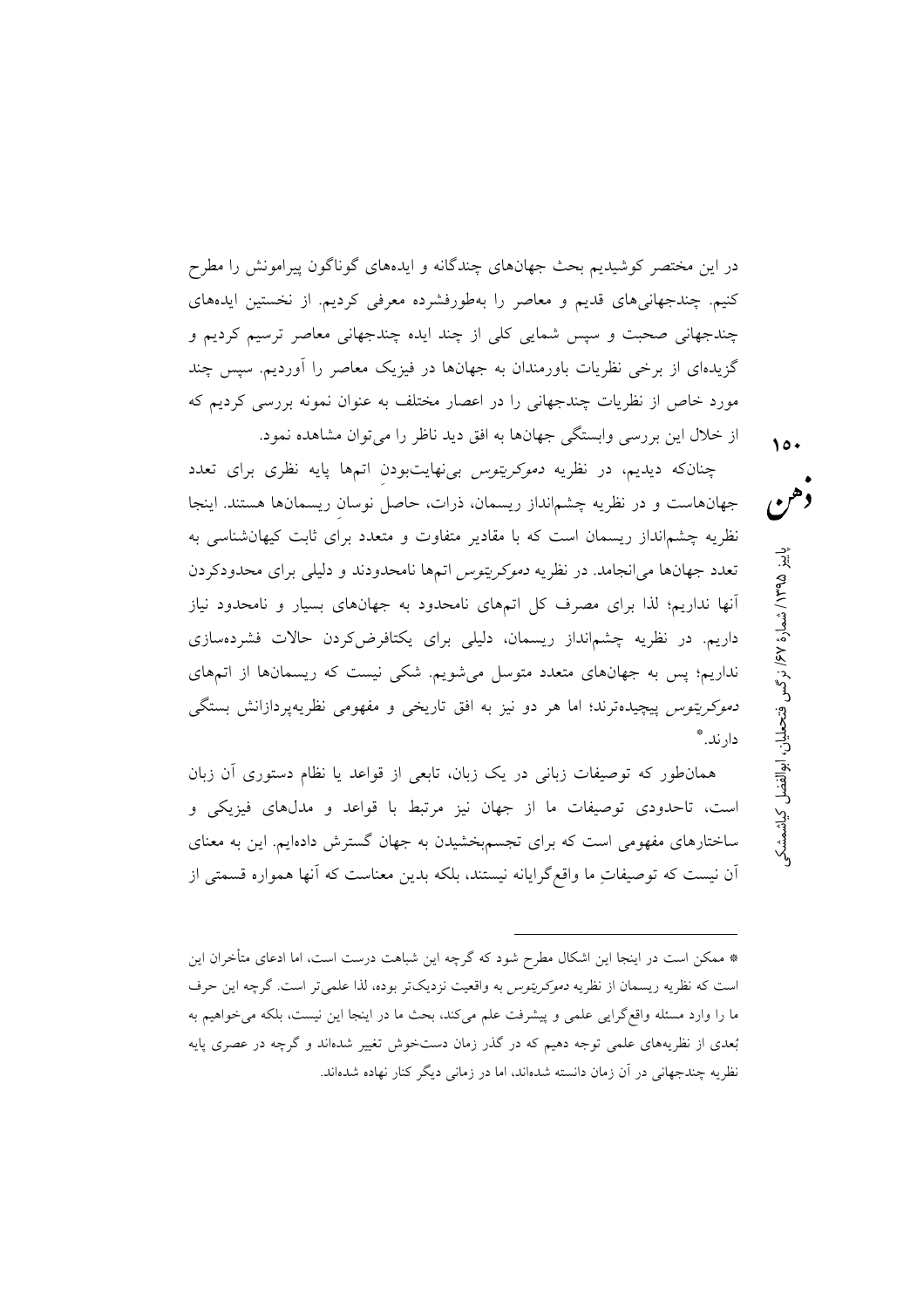واقعیت را در چارچوب و آیینه خویش می نمایند و نه تمام آن را. البته ساختارهای ریاضی و فیزیک، مانند زبان قراردادی نیستند؛ اما با وجود این متأثر از ویژگیهای انسانی– محیطی و فهم زبان مند و ساختارمندِ علمي هستند. درواقع واقعياتِ بيروني و طبيعي با ادراك و معرفت، همکاری متقابل دارند. نظریههای علمی که برای توصیف جهان به کار می روند سیستمی از بازنمود و توصیف هستند و اگرچه قسمتی از واقعیات و طبیعیات را توصیف می کنند؛ اما محدودیتهای نظری خود را دارند و محصولی انسانی- طبیعی هستند؛ همانطور که توانایی دیدن تابلوهای امپرسیونیستی تنها مبتنی بر قواعد ترسیم و نورشناخت نبود، بلکه به عادتها و تواناییهای ذهنی بینندگان نیز بستگی داشت.

101

وابستگم

نظریههای چندجهانی به افق مفهومی نظریهپردازار

چارچوب مرجعی که جهانها در آن توضیح داده می شود، هم به آنچه توضیح داده میشود، بستگی دارد و هم به سیستم توضیح. در یک سیستم توضیحی میتواند مجموعهای از جهانها ممکن باشد و در سیستم توضیحی دیگری ممکن نباشد. توضیحات ما از جهان واقع، به روشهای توضیح آن مقید است. جهانی که از آن حرف میزنیم، اعم از اینکه جهان یا جهانها باشد، شامل روشهای سخنگفتن از آن است.

با مطالعه نظريات مختلف درباره جهانها مشاهده مي شود هر نظريه گرچه در نسبتِ با واقع ساخته می شود، اما شامل و متأثر از تمایلات، باورها، اعتقادات و معارف و بهطورکلی درونیات نظریهپردازان آن نیز هست؛ برای مثال در مدل اتمی *دموکریتوس* که جهانها را ساختهشده از اتمهای بیپایان میداند، بینهایتبودن اتمها معیاری خارجی ندارد، بلکه بر باورهای د*موکریتوس بنا نهاده شده است. یا در بحثهای ابوریحان و ابن سینا درباره تعدد* جهانها می توان نقش باورهای آنان را بهروشنی مشاهده کرد. *ابوریحان* در پاسخ به *ابن سینا* که به دلیل تمایل و باور به نظریه *ارسطو، وجود جهانهایی با عناصر و ماهیتی یکسان ر*ا نمي پذيرد، مي گويد خدايي كه قادر است عوالمي جز اين عالم را ابداع نمايد، قطعاً مي تواند جایگاهی جدا و متمایز برای هر یک ایجاد کند. به این شکل قدرت الهی در نظر *ابوریحان* بیشتر از آن است که برای ایجاد جهانهای همانند و یکسان با مشکل مواجه شود. از طرفی برای *ارسطو- و لذا ابن سینا- تعدد جهانها ممکن نیست*، از آن رو که با حرکت قسری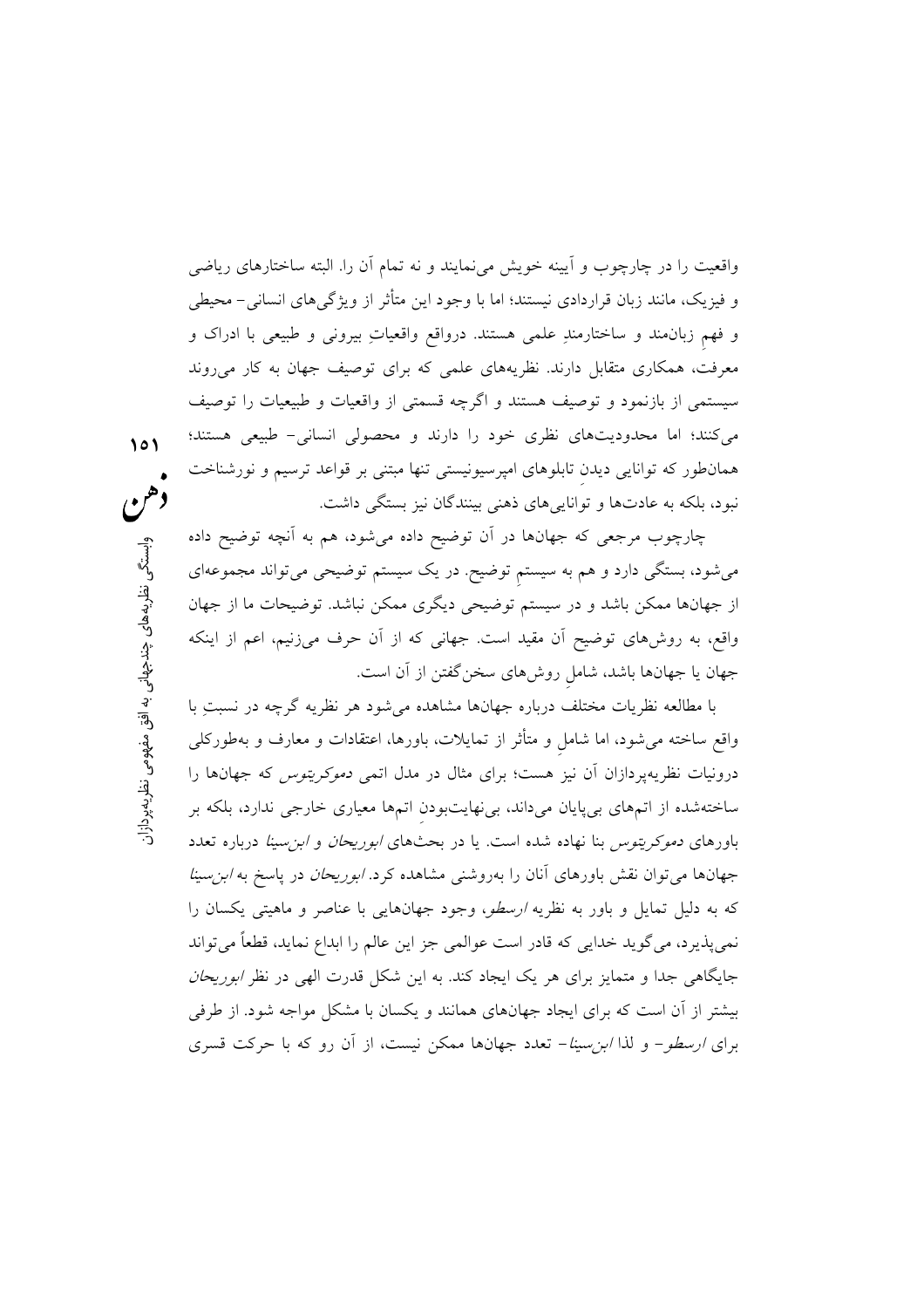مطابقت ندارد. چنانکه در بخش ۲–۳ توضیح دادیم، تمام دلایل *ارسطو* در رد چندجهان<sub>ی</sub> حول حرکت قسری میچرخد. حرکت قسری عنصر پایهای در تفکر *ارسطو*ست و او بر اساس آن درباره چندجهانی یا تکجهانی تصمیم میگیرد. به همین شکل در نظریات جدید درباره چندجهانی نیز ساختارهای پیشنهادی با باورها و تمایلاتِ نظریهپردازان امتزاج یافته است.

همچنین به نظر می رسد، ساختارهای یکسان می توانند با باورهای متفاوت وفق یابند. یک نظریه تعددِ بی شمار جهانها میتواند با هر دو باور وجود خالق یا عدم وجود او منطبق شود. باورمندان به وجود خالق می توانند جهانهای متعدد را نشانی از نامتناهی بودن فیض الهی قلمداد کنند و ملحدان این تعدد را به حساب طرحریزینداشتن خلقت بگذارند. برای یک خداناباور- مانند *دیوید لوئیس- ځسن* متعددبودن جهانها و علقه و تمایل او به این نظریه از آن جهت است که وجود خالق را نفی میکند و حضور حیات در جهان مشهود را توجیه میکند و تنظیم ظریف را طبیعی جلوه میدهد. از طرفی برای خداباوری چون *ابوریحان* نیز که به نظریه فیضان معتقد است، حسن بودن جهانها در آن است که نامحدودبودن فيض الهي را نشان مي دهد و ازاين رو به اين نظريه متمايل مي شود.

به علاوه باورهای نظریهپردازان می تواند ساختارها را گسترش داده یا محدود کند. د*موکریتوس* جهانها را بی نهایت می داند؛ چراکه اتمها برایش بی نهایت اند؛. در حالی که دانشمندی که بی نهایت را صرفاً تعبیری ریاضی میداند و به بی نهایتِ فیزیکی باور ندارد، جهانهای متعدد را بسیار ولی شمارا میداند.

بسیاری چیزها چون ماده، انرژی، امواج، پدیدهها که در نظریههای جهانها نقش بازی می کنند، با جهانها و از خلال آنها معنا یافتهاند. آجرهای ساخت مفاهیم جهانها، تاأنجا که مي دانيم، از تنها جهاني كه هماكنون مي شناسيم و در دسترس ماست، گرفته شدهاند. قسمتي از ساخت مفاهیم مرتبط با جهانها، بازسازی است. با بررسی اصل انسان محوری می توان تاریخچه فردی و اجتماعی این ساختها را مطالعه کرد؛ همچنانکه جستوجو برای يكتايي يا ضرورتِ آغاز جهان، متأثر از كلام (Theology) بوده است.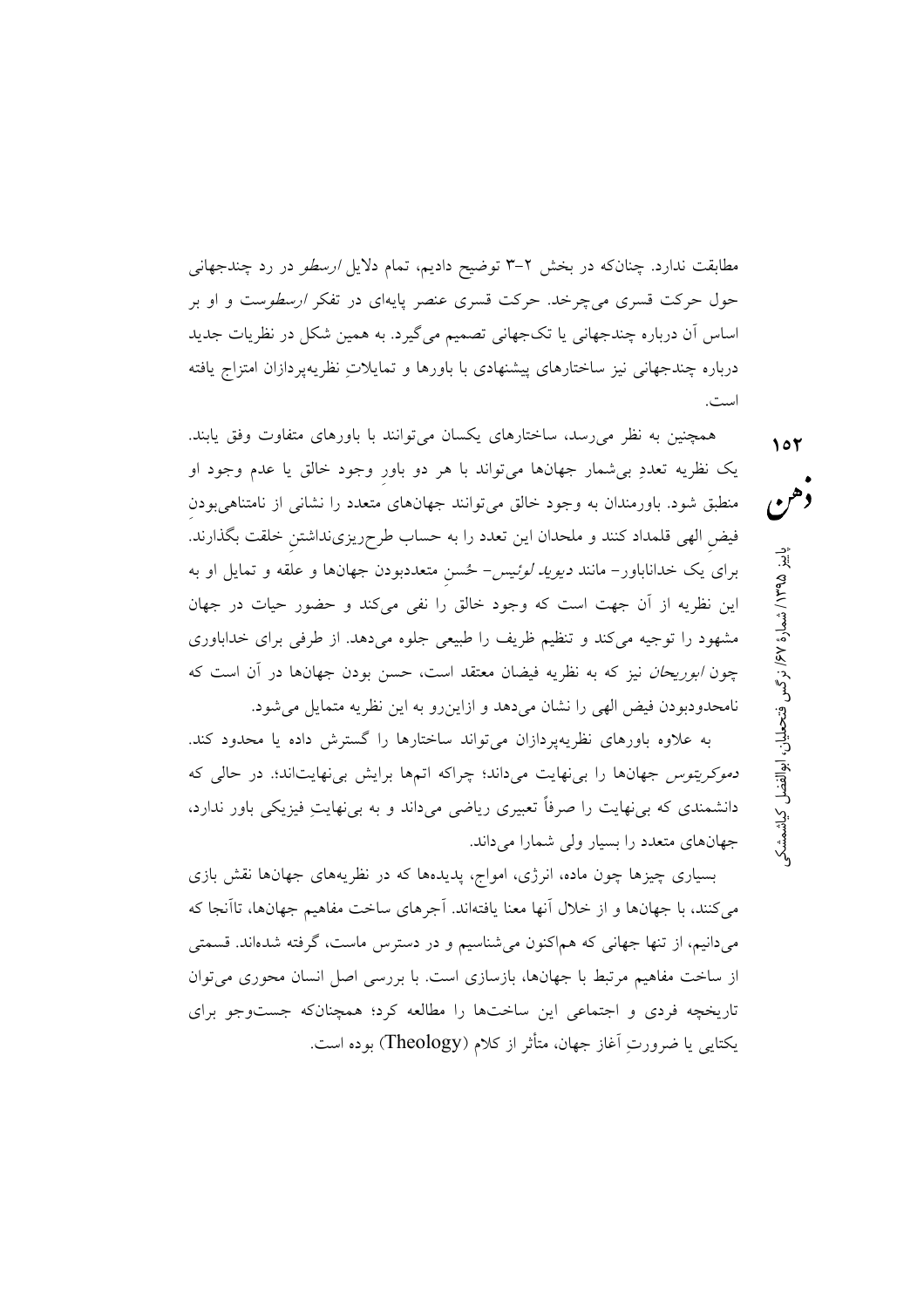باورها در مفاهیمی شکل گرفتهاند که توسط ادراکات ما از واقعیات، غنی شدهاند. در بین ادراکاتِ ما از جهان، انتخاب بین چارچوبهای مرجع فکری پیشنهادی صورت گرفته است. همچنین وزندهی به مفاهیم و پارامترها در جهانها متفاوت است. پس نظریههای جهانها بهاین ترتیب با معرفت بشر در عصرش مرتبط است و این، نکتهای حائز اهمیت است. ذهن انسان و مرتبه شناخت و معرفت او و دانش زمانش همگی در شکل گیری نظریههای جهانها نقش دارند. پس مهم است که نظریهها را مطلق فرض نکنیم. در عین اینکه میدانیم معیارها و جهان ساختهشده بر اساس آنا با واقعیت نسبت دارند؛ اما مهم است بدانيم دقيقاً خود آن نيستند.

بهعلاوه علم کنشی متأثر از اجتماع است و در هیچ دورمای تنها متکی، به دستاوردهای فردي دانشمندان نبوده است. مردمان از هر طبقه و هر صنفي در جوامعي زيست مي كنند كه هنجارهای پذیرفتهشده محلی و اجتماعیای برای تنظیم و ترتیب دادهها و مفاهیم و اطلاعات خود دارند. هر جامعهای برای تأیید یا مخالفت با دادهها و مفاهیم و ساختارهای متشکل از آنها یا اینکه چه نکاتی را حذف کند و چه نکاتی را در نظر بگیرد، هنجارهای خاص خود را دارد. این هنجارها غالباً قواعدی روشن و آگاهانه و آشکار نیستند، بلکه اغلب ظریف و پنهانی و نامحسوساند (نواب مقربی، ۱۳۹۰). به این شکل اندیشههای علمی از آموختههای اجتماعی نیز تأثیر می پذیرند.

نه افراد بهتنهایی مسئول معرفت علمی هستند و نه واقعیت بهتنهایی مسبب آن، بلکه هر دو، يعني هم واقعيت و هم افراد (اذهان) مسئول و مسبب شناختاند. درواقع شناخت بشری که شناخت علمی نیز بخشی از آن است، خود پارهای از واقعیت و جزئی از آن است، نه چیزی جدا و بیرون از آن. پس برای تبیین معرفت علمی، هم به نظریهای درباره تفکر بشری نیازمندیم و هم به نظریهای درباره نحوه تعامل تواناییهای بشری با جهان خارج. این دو در کنار هماند که موضع معرفت علمی را مشخص میکنند.

پیشفرضهای علمی و فلسفی دانشمندان هر دوره در نظریهپردازیهای آنها درباره جهانها تأثیرگذار بوده است و از این منظر نظریه جهانهای معاصر از نظریههای قدیمی

وابستگم نظریههای چندجهانی به افق مفهومی نظریهپردازار

 $\gamma$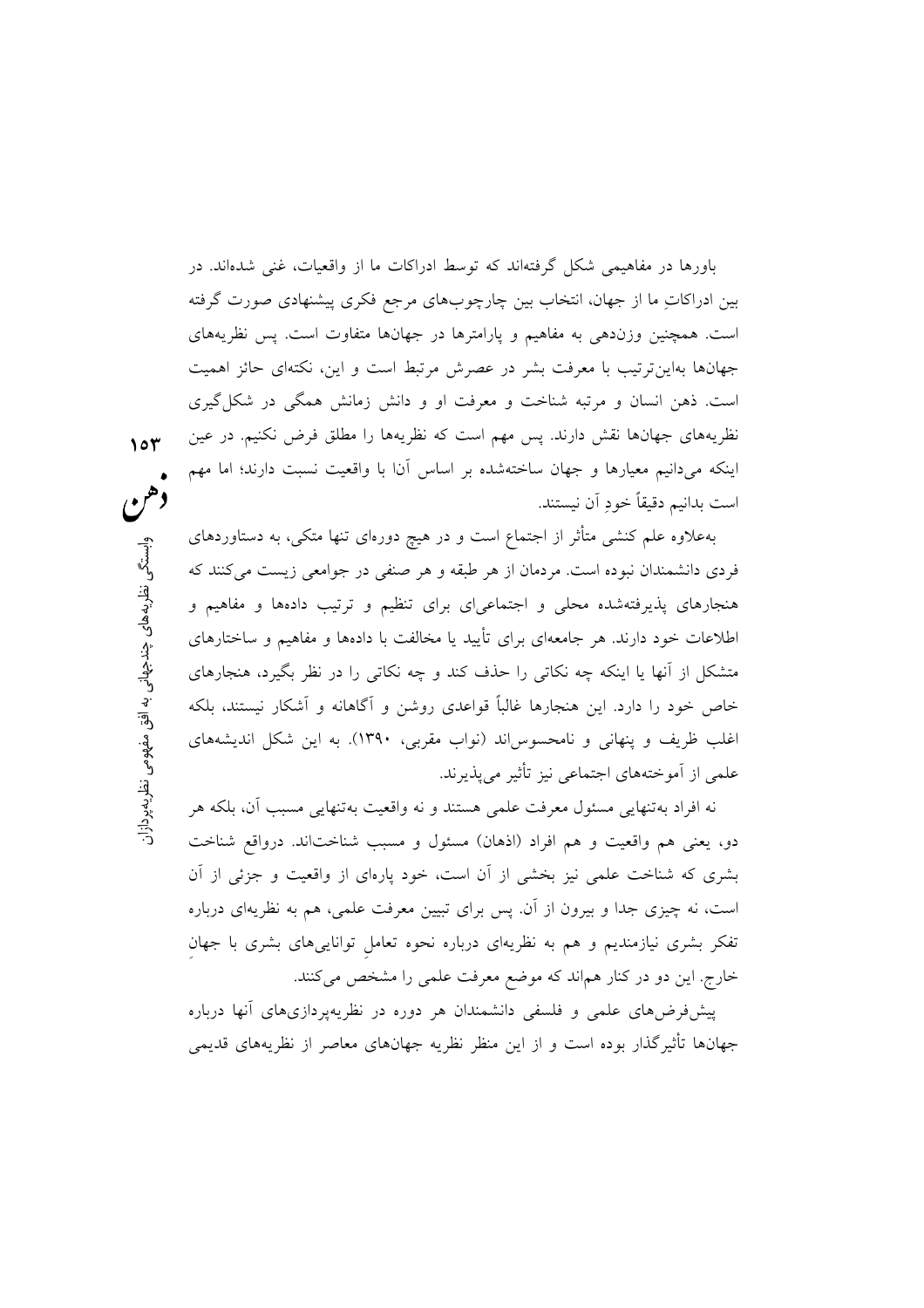چندجهانی متفاوت نیست. درست است که نوآوریهای دانشمندان در نظریههایشان نقش مهمی ایفا میکند، اما علم موضوعی بهطورکامل جدا از مفاهیم پذیرفتهشده و فرضشده در جامعه علمی نیست، بلکه دانش مردم در هر زمان به پیشفررضهای فلسفی و فکری آن دوران آغشته است و این آمیختگی را شاید بیشتر با کاوش فلسفی بتوان آشکار کرد.

منابع و مأخذ

- ١. ايلخاني، محمد؛ تاريخ فلسفه در قرون وسطى و رنسانس؛ تهران: سمت، ١٣٩٠.
- ۲. پاپکین، ریچارد و اَوروم استرول؛ **کلیات فلسفه**؛ ترجمه جلال الدین مجتبوی؛ تهران: انتشارات  $14\%$
- ۳. سبحانی، علی رضا؛ بررسی مبانی علمی و فلسفی ایده چندجهانی؛ رساله دکتری، فلسفه علم صنعتی شریف، ۱۳۹۳.
- ٤. سيحاني، على رضا؛ «تكجهاني يا چندجهاني از نظر برخي انديشمندان مسلمان متقدم»؛ فلسفه علم، بهار و تابستان، سال اول، ۱۳۹۳ (ب).
- ه. كاسيرر، ارنست؛ **فرد و كيهان در فلسفه رنسانس**؛ ترجمه يدالله موقن؛ تهران: نشر ماهي، ١٣٨٨.
	- ٦. كامبريج، ارنست؛ **تاريخ هنر**؛ ترجمه على راين؛ تهران: نشر ني، ١٣٨٥.
- ۷. کویره، الکساندر؛ **گذر از جهان بسته به کیهان بی کران**؛ ترجمه علیرضا شمالی؛ تهران: نگاه معاصر، ١٣٨٧.
	- ۸ مطهری، مرتضی؛ مجموعه آثار؛ ج٦، چ چهاردهم، تهران: انتشارات صدرا، ۱۳۸۹.
- ۹. معصومی، سعید؛ نقد و بررسی صورتبندیهای مختلف نظریه چندجهانی؛ رساله دکتری، فلسفه علم، صنعتي شريف، ١٣٩٣.
- ۱۰. مقربی، نواب؛ «رهیافت جامعهشناسانه به علم»؛ فلسفه و کلام: فلسفه علم ، ش۲، پاییز و زمستان  $.149.$
- ۱۱. منصوری، علیرضا؛ **مبانی فلسفی اندازهگیری در مکانیک کوانتم**؛ رساله دکتری، پژوهشگاه علوم انسانی و مطالعات فرهنگی، ۱۳۹۱.

۱۲. نصر، حسین؛ **نظر متفکران اسلامی درباره طبیعت**؛ تهران: خوارزمی، ۱۳۷۷.

- 13. Boltzmann, L.; on certain questions in the theory of gases, Nature, V.51: 413-415; in WA III, paper 112, 1895.
- 14. Carter, B.; In Confirmation of Cosmological Models with Observations; ed. M.S. Longair; Dordrecht: Reidel, 1974.

وخنن پاییز ۱۳۹۵/ شمارهٔ ۶۷/ نرگس فتحطیان، ابوالفضل کیاشمشکو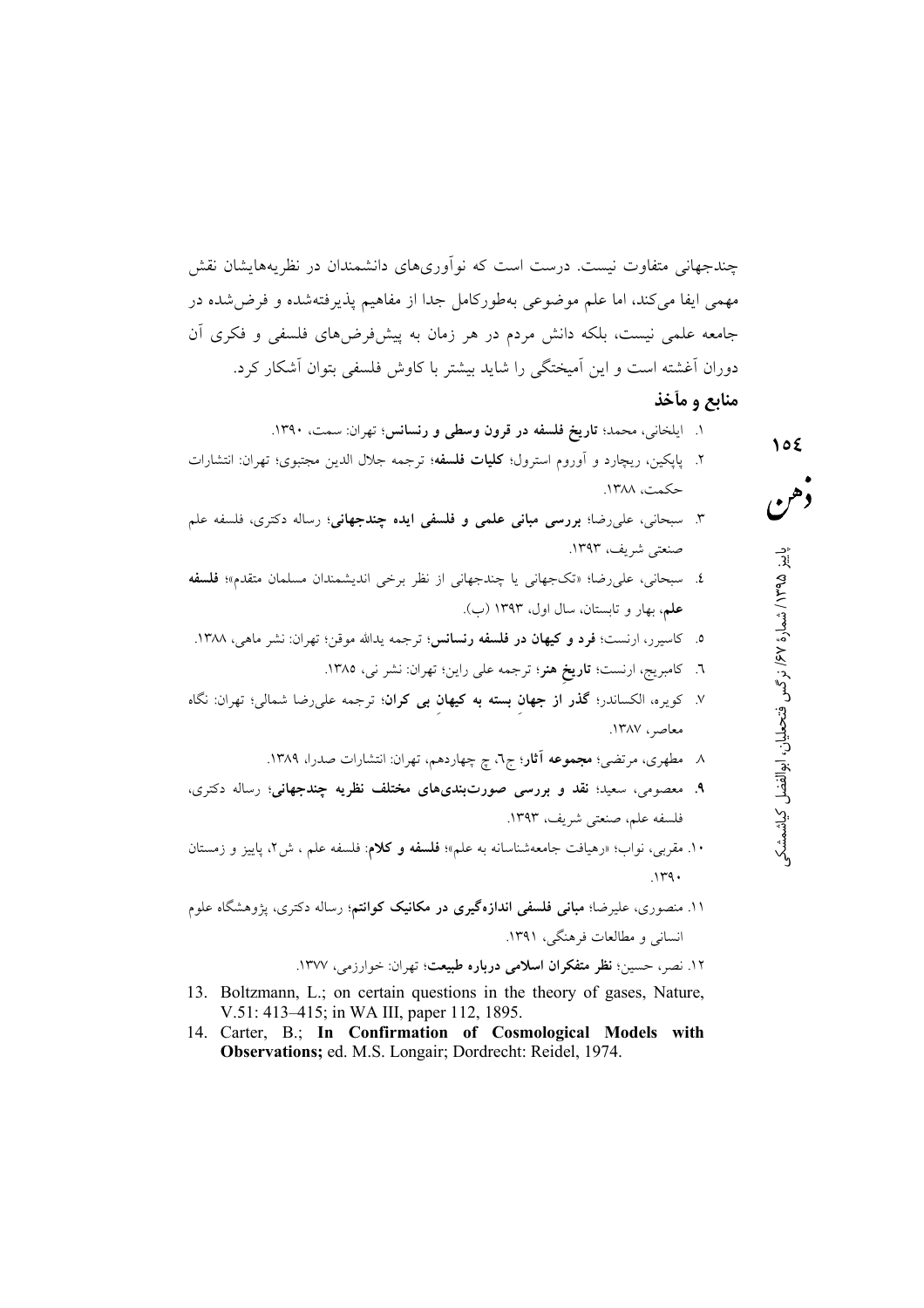- 15. Crowe, M.J.; **the Extraterrestrial Life Debate 1750-1900**: The Idea of a Plurality of Worlds from Kant to Lowell; Cambridge: Cambridge University Press, 1999 in: http://www3.nd.edu/~mcrowe1.
- 16. De Witt, B. S. M.; **Quantum mechanics and Reality**; Physics Today, 23(9), 1970, PP.30–35, See also: http://plato.stanford.edu/entries/qmmanyworlds)
- 17. Everett, H.; "Relative State' Formulation of Quantum Mechanics"; **Reviews of Modern** Physics, V. 29: 454–462, 1957. Reprinted in Wheeler and Zurek, 1983, pp.315–323.
- 18. Kragh, H.; **Higher Speculations**; Oxford Uni. Press, 2011.
	- 19. Linde, A.; **Nonsingular regenerating inflationary universe**; reprint of July 1982 (http://www.stanford.edu/%7Ealinde/1982.pdf).
	- 20. Linde, A. D.; **Chaotic Inflation**; Phys. Lett. , 1983, B 129, 177.
	- 21. Linde, A.; **Eternally Existing Self Reproducing Chaotic Inflationary**; Physics Letter B, 175, 395-401, 1986. (http://web.stanford.edu/~alinde/)
	- 22. Misner, W. M., Thorne, K. S., Wheeler, J. A.; Gravitation, Freeman & Company, San Francisco, 1970.
	- 23. Mukhanov, V.F.; **Cosmology and the many worlds interpretation of quantum mechanics, Universe or Multiverse**; Cambridge, university press, 2007.
	- 24. Nozick, R.; **Philosophical Explanations**; Cambridge, MA: Belknap Press, 1981 (See also http://www.iep.utm.edu/nozick/)
	- 25. Newcomb, S.; **Side-Lights on Astronomy and Kindred Fields of Popular Science**; Harper, New York, 1906.
	- 26. Seifert, M., *"Calabi-Yau Compactification,"*, 2004. http://hamilton.uchicago.edu/~sethi/Teaching/P484-W2004/calabiyau.pdf
	- 27. Smolin. L.; **the trouble with Physics**: The Rise of String Theory, the fall of a Science, and What Comes Next, Houghton Mifflia Company, Boston, New York, 2006*.*
	- 28. Tipler, F.; **the Physics of Christianity**; New York: Doubleday, 2007 (See also http://plato.stanford.edu/entries/cosmology-theology/)
	- 29. Tegmark, M.; **The Multiverse Hierarchy, Universe or multiverse?**; ed, Carr.B, Cambridge, Cambridge university press, 2007.
	- 30. Woit, Peter; **Not Even Wrong**: The Failure of String Theory and the Search for Unity in Physical Law. Basic Books, 2006. ISBN 0-465- 09275-6*.*
	- 31. Zwiebach, B.; **A First Course in String Theory**; Second Edition, Cambridge: Cambridge University Press, 2009.

**155**

وابستكي نظريه

ہے<br>و

چندجهانی<br>م

3. رو:

مفہومی نظریه

پر<u>دازان</u>